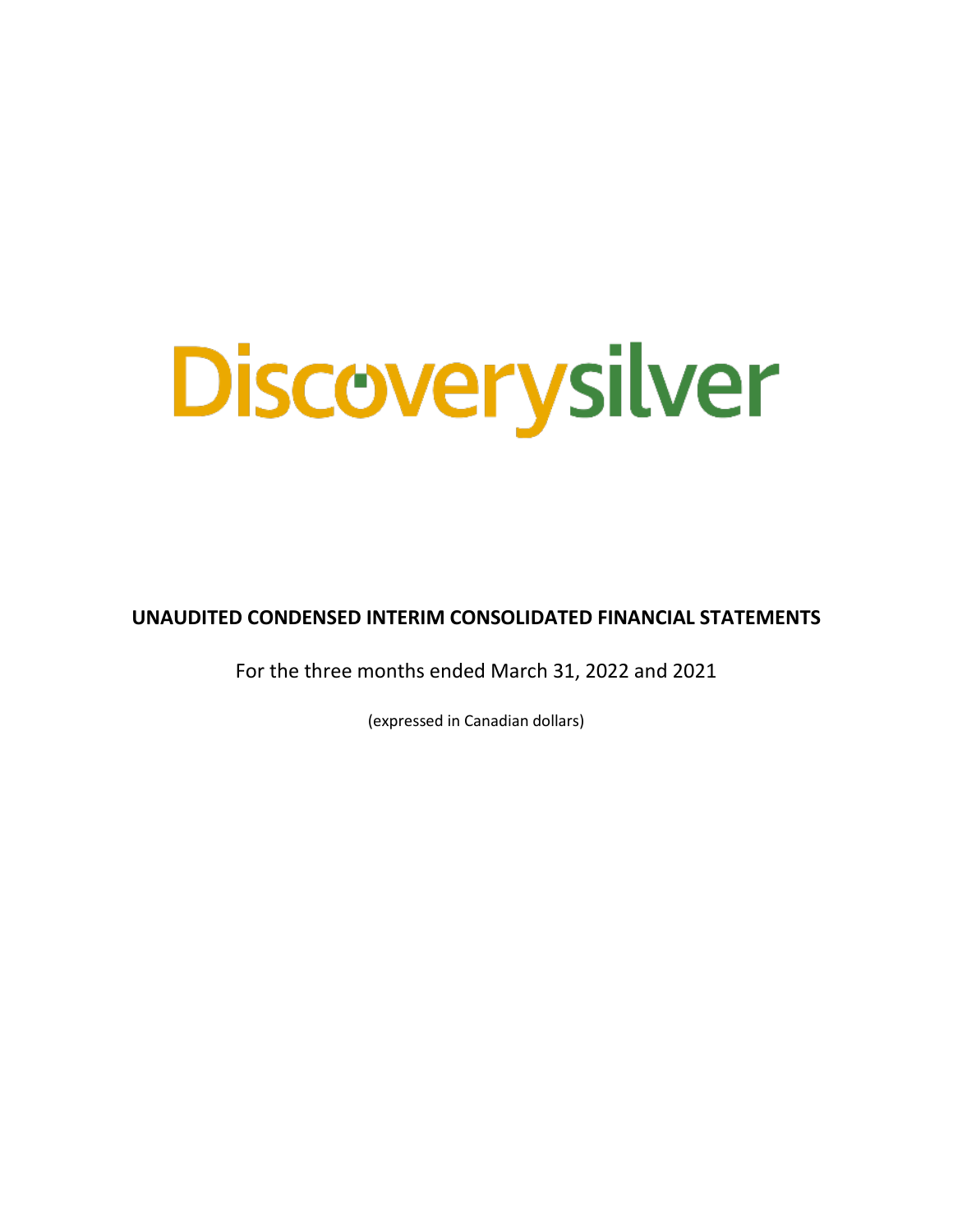#### **CONDENSED INTERIM CONSOLIDATED STATEMENTS OF FINANCIAL POSITION**

Unaudited - (Expressed in Canadian dollars, except where otherwise noted)

|                                            |              | March 31,         | December 31,      |
|--------------------------------------------|--------------|-------------------|-------------------|
| As at                                      | <b>Notes</b> | 2022              | 2021              |
|                                            |              |                   |                   |
| <b>ASSETS</b>                              |              |                   |                   |
| Current                                    |              |                   |                   |
| Cash and cash equivalents                  | 6            | \$<br>46,229,095  | \$<br>54,748,652  |
| Short-term investments                     | 6            | 15,000,000        | 15,000,000        |
| Sales tax and other receivables            | 7            | 262,499           | 206,144           |
| Prepaids and deposits                      | 8            | 153,388           | 220,203           |
| Investments                                | 13(a)        | 1,432,507         | 1,141,192         |
|                                            |              | 63,077,490        | 71,316,191        |
| Non-current                                |              |                   |                   |
| Property and Equipment                     | 9            | 963,411           | 960,850           |
| Value-added taxes receivable               | 7            | 2,682,958         | 2,879,866         |
| Mineral properties                         | 10           | 32,740,657        | 32,633,848        |
| <b>TOTAL ASSETS</b>                        |              | \$<br>99,464,516  | \$<br>107,790,755 |
|                                            |              |                   |                   |
| <b>LIABILITIES</b>                         |              |                   |                   |
| <b>Current</b>                             |              |                   |                   |
| Accounts payable and accrued liabilities   | 11           | \$<br>1,381,062   | \$<br>1,663,441   |
| Current portion of lease liabilities       |              | 29,103            | 41,089            |
|                                            |              | \$<br>1,410,165   | \$<br>1,704,530   |
| Non-current                                |              |                   |                   |
| Lease liabilities                          |              |                   |                   |
| <b>TOTAL LIABILITIES</b>                   |              | \$<br>1,410,165   | \$<br>1,704,530   |
|                                            |              |                   |                   |
| <b>SHAREHOLDERS' EQUITY</b>                |              |                   |                   |
| Share capital                              | 12(b)        | \$<br>151,768,399 | \$<br>150,492,379 |
| Contributed surplus                        |              | 28,509,670        | 24,095,443        |
| Warrants                                   | 12(e)        | 23,076,114        | 23,395,976        |
| Accumulated other comprehensive loss       |              | (644, 324)        | (389, 494)        |
| Accumulated deficit                        |              | (104, 655, 508)   | (91,508,079)      |
| <b>TOTAL EQUITY</b>                        |              | \$<br>98,054,351  | \$<br>106,086,225 |
| TOTAL LIABILITIES AND SHAREHOLDERS' EQUITY |              | \$<br>99,464,516  | \$<br>107,790,755 |

Approved on Behalf of the Board on May 25, 2022:

"Jeff Parr" "Murray John"

Jeff Parr – Director Murray John – Director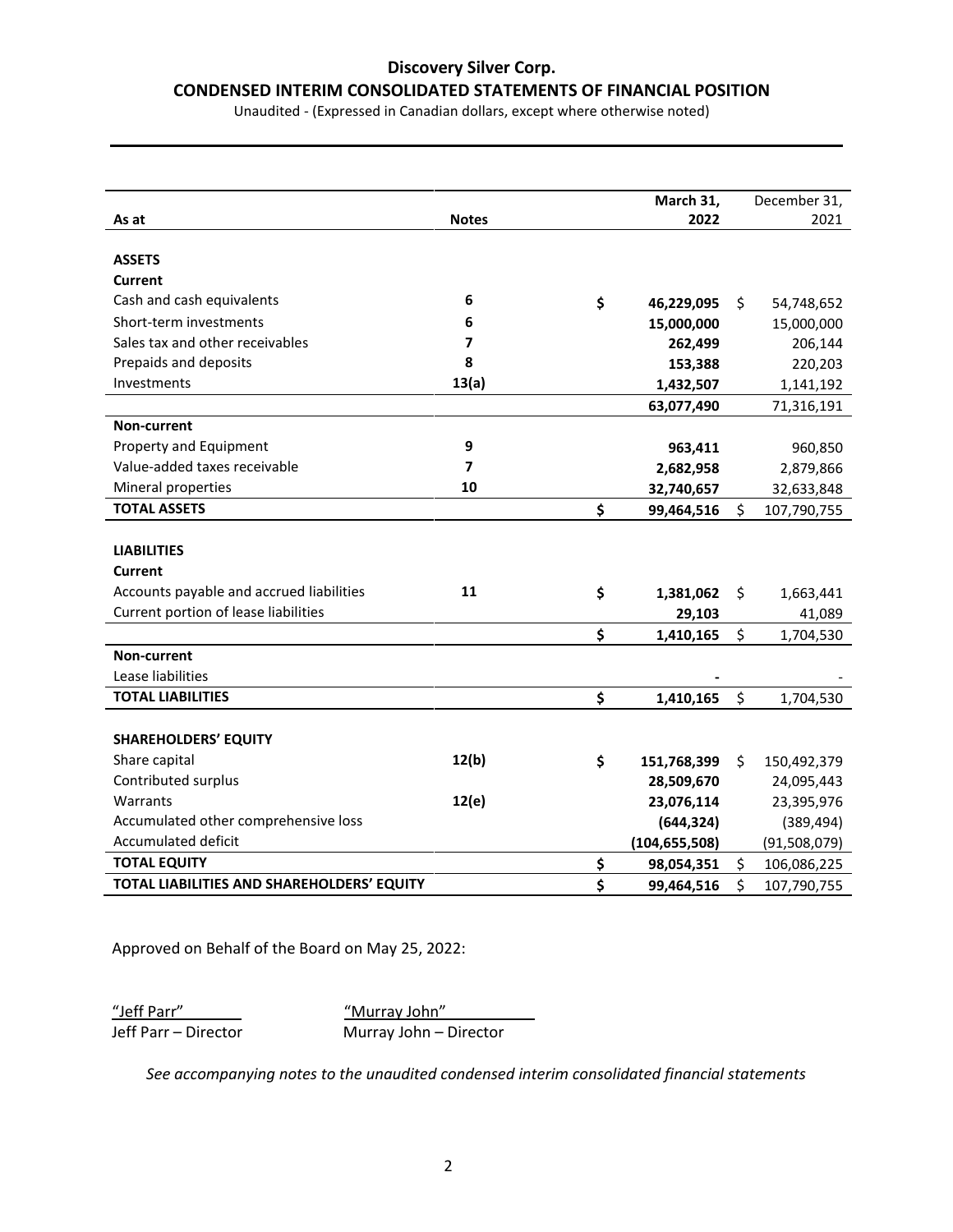#### **CONDENSED INTERIM CONSOLIDATED STATEMENTS OF LOSS AND TOTAL COMPREHENSIVE LOSS**

Unaudited - (Expressed in Canadian dollars, except per share and share information)

|                                                        |              |                  |    | <b>Three Months Ended</b> |
|--------------------------------------------------------|--------------|------------------|----|---------------------------|
|                                                        |              | March 31,        |    | March 31,                 |
|                                                        | <b>Notes</b> | 2022             |    | 2021                      |
|                                                        |              |                  |    |                           |
| <b>Expenses (income)</b>                               |              |                  |    |                           |
| General office and other expenses                      | 15           | \$<br>1,134,179  | Ŝ. | 837,066                   |
| Interest income                                        |              | (153, 537)       |    | (199, 663)                |
| Interest expense                                       |              | 366              |    | 953                       |
| Professional fees                                      | 16           | 237,438          |    | 90,867                    |
| Exploration and project evaluation expenses            | 14           | 7,129,653        |    | 5,888,527                 |
| Share-based compensation                               | 13(c)        | 4,322,305        |    | 3,494,920                 |
| (Gain) loss on fair value remeasurement of investments | 14?          | (291, 316)       |    | 5,000                     |
| Provision for value-added taxes receivable             | 7(a)         | 765,445          |    | 711,834                   |
| Foreign exchange loss                                  |              | 2,895            |    | 75,797                    |
| Net loss                                               |              | \$<br>13,147,429 | \$ | 10,965,302                |
| Other comprehensive loss                               |              | \$<br>254,828    | \$ | 93,274                    |
| <b>Total comprehensive loss</b>                        |              | \$<br>13,402,257 | \$ | 11,058,575                |
|                                                        |              |                  |    |                           |
|                                                        |              |                  |    |                           |
| Weighted average shares outstanding                    |              |                  |    |                           |
| <b>Basic and diluted</b>                               | 12(b)        | 332,025,353      |    | 317,429,574               |
|                                                        |              |                  |    |                           |
| Net loss per share                                     |              |                  |    |                           |
| <b>Basic and diluted</b>                               |              | \$<br>(0.04)     | \$ | (0.03)                    |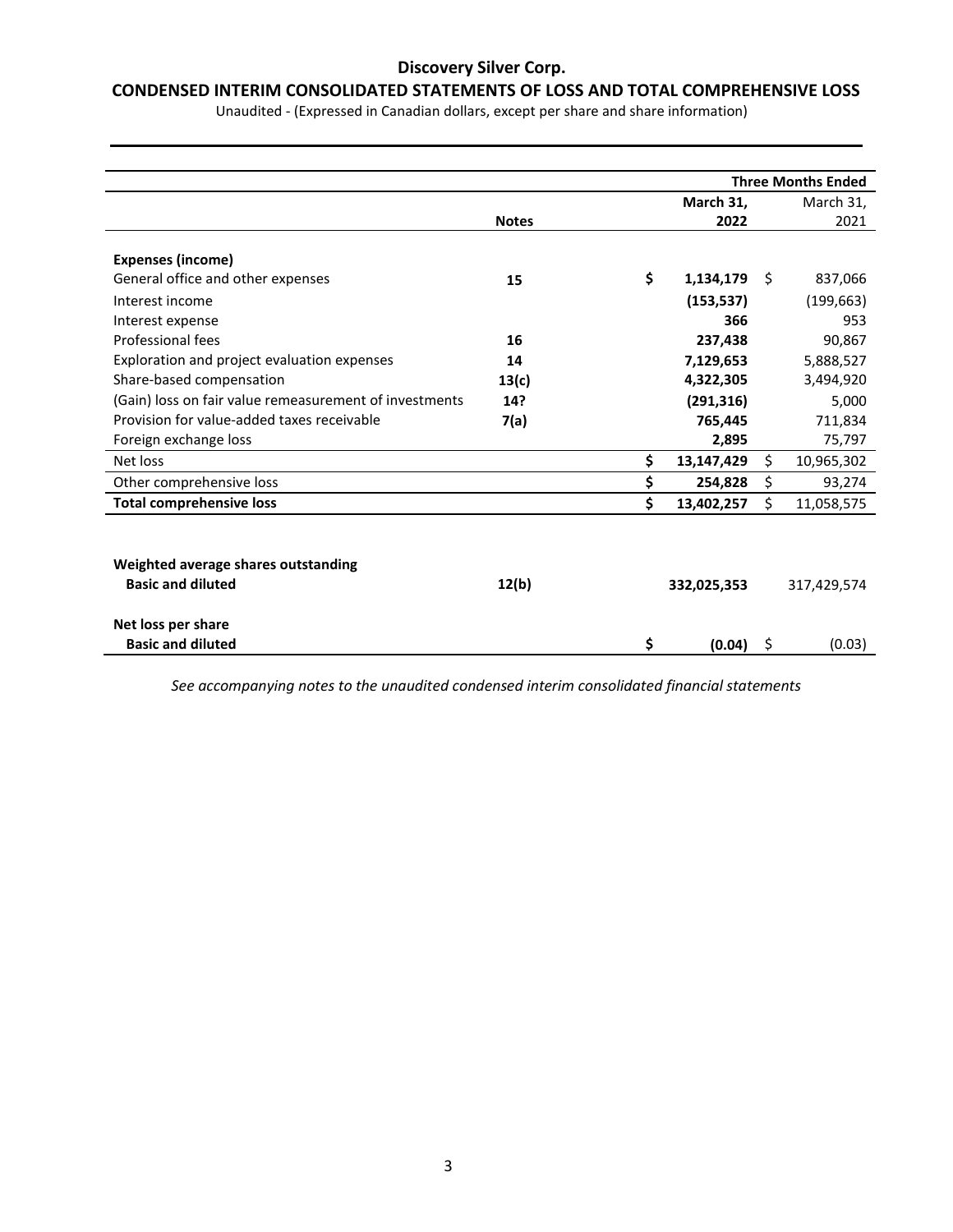#### **CONDENSED INTERIM CONSOLIDATED STATEMENTS OF CASH FLOWS**

Unaudited - (Expressed in Canadian dollars, except where otherwise noted)

|                                                           |                         | <b>Three Months Ended</b> |                |    |                |  |  |
|-----------------------------------------------------------|-------------------------|---------------------------|----------------|----|----------------|--|--|
|                                                           |                         |                           | March 31,      |    | March 31,      |  |  |
|                                                           | <b>Notes</b>            |                           | 2022           |    | 2021           |  |  |
| <b>Operating Activities</b>                               |                         |                           |                |    |                |  |  |
| <b>Net loss</b>                                           |                         | \$                        | (13, 147, 429) | Ŝ. | (10, 965, 302) |  |  |
| Items not affecting cash:                                 |                         |                           |                |    |                |  |  |
| Depreciation                                              |                         |                           | 48,955         |    | 41,952         |  |  |
| Share-based compensation                                  | 12(c)                   |                           | 4,322,305      |    | 3,494,920      |  |  |
| Adjustments to Provision for value-added taxes receivable | $\overline{\mathbf{z}}$ |                           | 765,445        |    | 771,834        |  |  |
| (Gain) loss on fair value remeasurement                   | 13(a)                   |                           | (291, 315)     |    | 5,000          |  |  |
| Unrealized foreign exchange (gain) loss                   |                         |                           | (65, 788)      |    | 530,426        |  |  |
| Changes in non-cash operating working capital:            |                         |                           |                |    |                |  |  |
| Sales tax and other receivables                           | 7                       |                           | (624, 893)     |    | (1,219,920)    |  |  |
| Prepaids and deposits                                     | 8                       |                           | 66,814         |    | 14,191         |  |  |
| Accounts payable and accrued liabilities                  | 11                      |                           | (282, 378)     |    | 622,122        |  |  |
| Net cash used in operating activities                     |                         | Ś                         | (9, 208, 283)  | \$ | (6,704,777)    |  |  |
| <b>Investing Activities</b>                               |                         |                           |                |    |                |  |  |
| Acquisition of property and equipment                     | 9                       |                           | (56,051)       |    | (146, 647)     |  |  |
| Net cash used in investing activities                     |                         | \$                        | (56,051)       | \$ | (146,647)      |  |  |
| <b>Financing Activities</b>                               |                         |                           |                |    |                |  |  |
| Issuance of shares on exercise of options                 | 12(c)                   |                           | 322,169        |    | 56,206         |  |  |
| Issuance of shares on exercise of warrants                | 12(e)                   |                           | 725,911        |    | 18,999,348     |  |  |
| Principal payment on lease liability                      |                         |                           | (11, 986)      |    | (11, 522)      |  |  |
| Net cash provided by financing activities                 |                         | \$                        | 1,036,094      | \$ | 19,044,033     |  |  |
| Effect of exchange rates on cash and cash equivalents     |                         |                           | (291, 317)     |    | 2,119          |  |  |
| (Decrease) increase in cash and cash equivalents          |                         |                           | (8,519,557)    |    | 12,194,729     |  |  |
| Cash and cash equivalents, beginning of period            | 6                       |                           | 54,748,652     |    | 67,547,897     |  |  |
| Cash and cash equivalents, end of period                  | 6                       | \$                        | 46,229,095     | \$ | 79,742,626     |  |  |
| <b>Supplemental Cash Flow Information:</b>                |                         |                           |                |    |                |  |  |
| Interest paid                                             |                         | \$                        | 366            | \$ | 953            |  |  |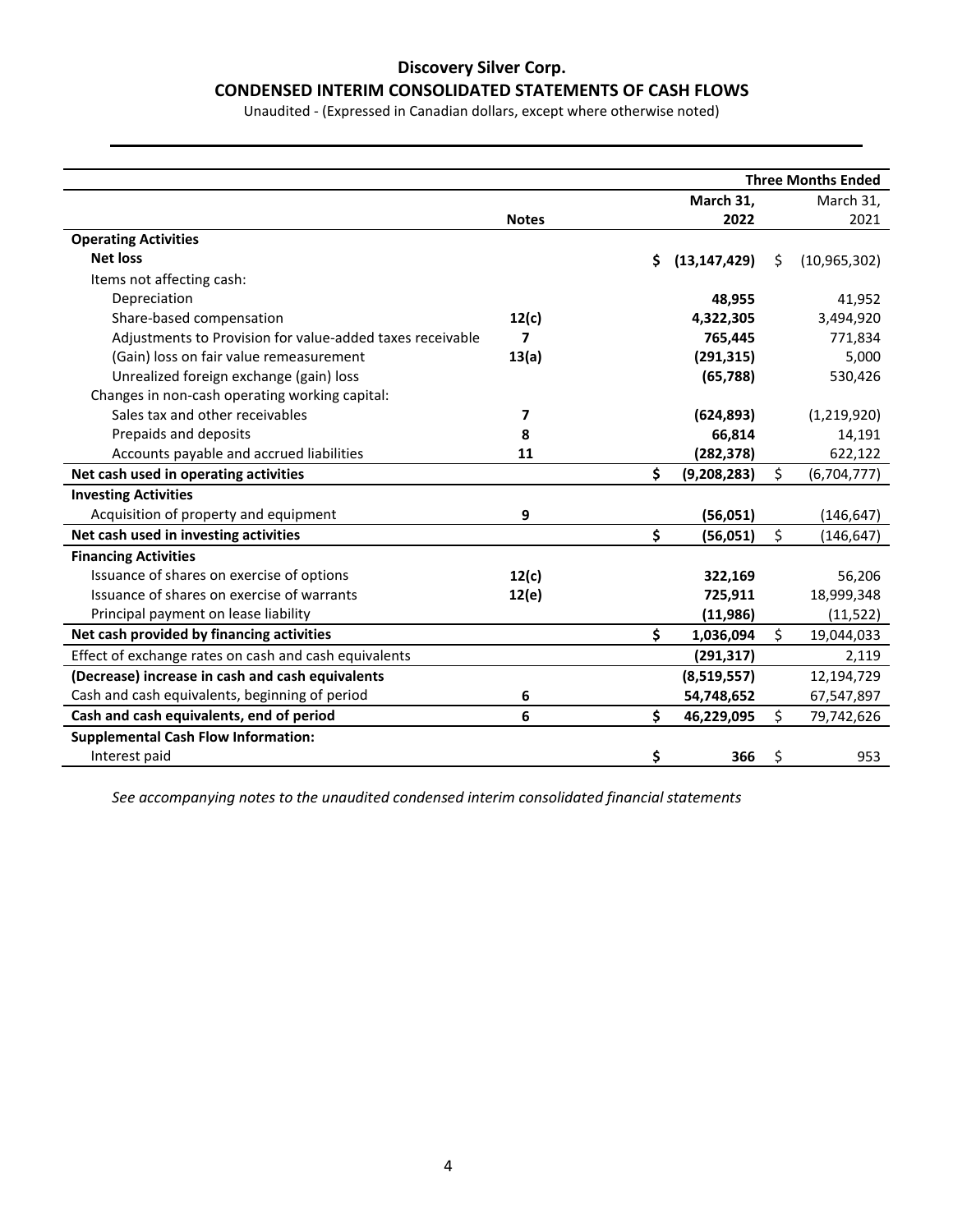#### **CONDENSED INTERIM CONSOLIDATED STATEMENTS OF CHANGES IN EQUITY**

Unaudited - (Expressed in Canadian dollars, except where otherwise noted)

|                      |              |                          |   |                      |                          |   |                | Accumulated   |                          |                     |
|----------------------|--------------|--------------------------|---|----------------------|--------------------------|---|----------------|---------------|--------------------------|---------------------|
|                      |              | Number of                |   |                      |                          |   |                | Other         |                          |                     |
|                      |              | Common                   |   |                      |                          |   | Contributed    | Comprehensive | Accumulated              |                     |
|                      | <b>Notes</b> | <b>Shares</b>            |   | <b>Share Capital</b> | Warrants                 |   | <b>Surplus</b> | Loss          | <b>Deficit</b>           | <b>Total Equity</b> |
| At January 1, 2022   |              | 331,348,433              |   | 150,492,379          | 23,395,976               | s | 24,095,443     | (389, 494)    | (91,508,079)             | 106,086,225         |
| Share-based          |              |                          |   |                      |                          |   |                |               |                          |                     |
| compensation         | 13c          | $\overline{\phantom{0}}$ |   |                      | $\sim$                   |   | 4,322,305      |               | $\blacksquare$           | 4,322,305           |
| Shares issued on     |              |                          |   |                      |                          |   |                |               |                          |                     |
| exercise of options  | 13c          | 765,208                  |   | 550,109              | $\overline{\phantom{0}}$ |   | (227, 940)     |               | $\overline{\phantom{0}}$ | 322,169             |
| Shares issued on     |              |                          |   |                      |                          |   |                |               |                          |                     |
| exercise of warrants | 13e          | 981,975                  |   | 725,911              | (319, 862)               |   | 319,862        |               | $\blacksquare$           | 725,911             |
| Net loss and total   |              |                          |   |                      |                          |   |                |               |                          |                     |
| comprehensive loss   |              |                          |   |                      |                          |   |                |               |                          |                     |
| for the period       |              |                          |   |                      |                          |   |                | (254, 828)    | (13, 147, 429)           | (13, 402, 257)      |
| At March 31, 2022    |              | 333,095,616              | Ś | 151,768,399          | 23,076,114               |   | 28,509,670     | (644, 323)    | (104,655,508             | 98,054,351          |

|                           |                 | Number of   | Accumulated<br>Other     |  |                          |  |             |  |                          |  |                          |  |                     |
|---------------------------|-----------------|-------------|--------------------------|--|--------------------------|--|-------------|--|--------------------------|--|--------------------------|--|---------------------|
|                           |                 | Common      |                          |  |                          |  | Contributed |  | Comprehensive            |  | Accumulated              |  |                     |
|                           | <b>Notes</b>    | Shares      | <b>Share Capital</b>     |  | Warrants                 |  | Surplus     |  | Loss                     |  | Deficit                  |  | <b>Total Equity</b> |
| At January 1, 2021        |                 | 305,012,554 | 125,570,547              |  | 26,652,950               |  | 14,710,821  |  | (351, 222)               |  | (56,041,564)             |  | 110,541,532         |
| Share-based               |                 |             |                          |  |                          |  |             |  |                          |  |                          |  |                     |
| compensation              | 13 <sub>c</sub> |             |                          |  | $\overline{\phantom{a}}$ |  | 3,494,920   |  | $\overline{\phantom{0}}$ |  |                          |  | 3,494,920           |
| Shares issued on exercise |                 |             |                          |  |                          |  |             |  |                          |  |                          |  |                     |
| of options                | 13 <sub>c</sub> | 103,125     | 83,759                   |  | $\overline{\phantom{a}}$ |  | (27, 553)   |  |                          |  |                          |  | 56,206              |
| Shares issued on exercise |                 |             |                          |  |                          |  |             |  |                          |  |                          |  |                     |
| of warrants               | 13e             | 18,825,079  | 18,999,348               |  | (1, 277, 219)            |  | 1,277,219   |  |                          |  | $\overline{\phantom{a}}$ |  | 18,999,348          |
| Net loss and total        |                 |             |                          |  |                          |  |             |  |                          |  |                          |  |                     |
| comprehensive loss for    |                 |             |                          |  |                          |  |             |  |                          |  |                          |  |                     |
| the year                  |                 | -           | $\overline{\phantom{a}}$ |  | $\overline{\phantom{a}}$ |  |             |  | (93, 274)                |  | (10, 965, 302)           |  | (11,058,575)        |
| At March 31, 2021         |                 | 323,940,758 | 144,653,654              |  | 25,375,731               |  | 19,455,407  |  | (444, 496)               |  | (67,006,866)             |  | 122,033,432         |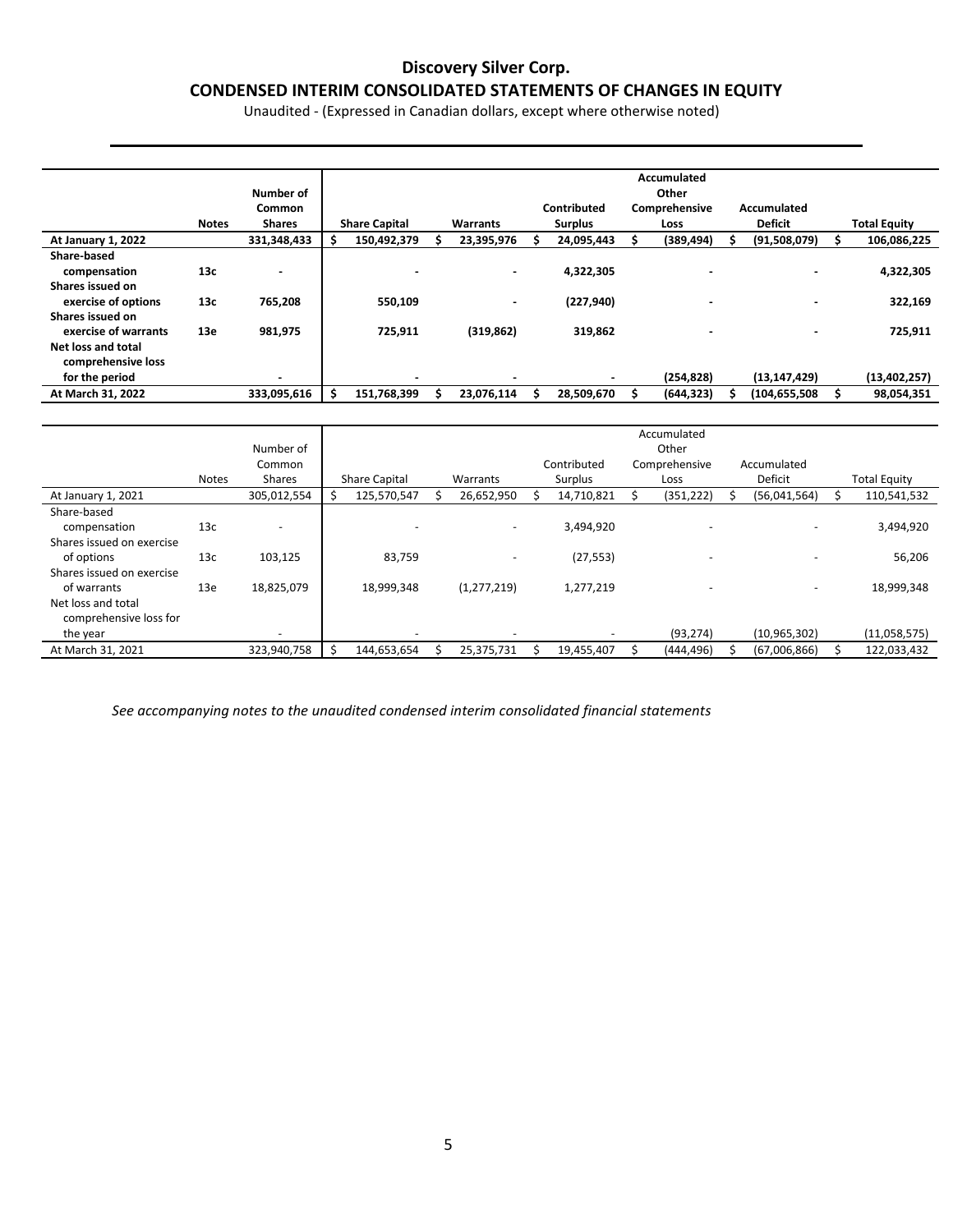#### **1. DESCRIPTION OF BUSINESS AND NATURE OF OPERATIONS**

Discovery Silver Corp. ("Discovery Silver" or the "Company") is a mineral exploration company whose main objective is to identify and successfully define and develop mineral deposits, primarily in Mexico.

The Company was incorporated on October 10, 1986 under the laws of British Columbia and on June 13, 2017, the Company's name was changed to Discovery Metals Corp. On April 14, 2021, the Company's name was changed to Discovery Silver Corp. The Company is listed on the TSX Venture Exchange (the "Exchange" or "TSXV") under the symbol "DSV". The Company's head office is located at Suite 701 - 55 University Avenue, Toronto, Ontario, M5J 2H7.

The Company's Board of Directors authorized the issuance of these unaudited condensed interim consolidated financial statements (the "interim financial statements") on May 25, 2022.

#### **COVID-19 Update**

The Company remains focused on proactively addressing the health and safety risks resulting from the COVID-19 pandemic. The Company's top priority remains the health and safety of its employees, contractors, vendors, and consultants. To-date, health and safety protocols and the efforts of employees and contractors to manage COVID-19 have been effective and the Company continues with the Phase 2 drilling assisted by four diamond core rigs.

#### **2. BASIS OF PREPARATION**

These interim financial statements for the three months ended March 31, 2022, and 2021, have been prepared in accordance with International Accounting Standard 34 – Interim Financial Reporting using accounting policies consistent with International Financial Reporting Standards as issued by the International Accounting Standards Board ("IFRS"). As such, certain disclosures required by IFRS have been condensed or omitted. These interim financial statements should be read in conjunction with the Company's audited consolidated financial statements and the notes thereto as at and for the years ended December 31, 2021, and 2020 (the "consolidated financial statements"). The Company's interim results are not necessarily indicative of its results for a full year.

These interim financial statements have been prepared on a going concern basis, which assumes that the Company will be able to realize its assets and discharge its liabilities in the normal course of business. At March 31, 2022, the Company had working capital (defined as current assets less current liabilities) of \$61,667,325 (December 31, 2021 – \$69,611,661), shareholders' equity of \$98,054,351 (December 31, 2021 – \$106,086,225) and an accumulated deficit of \$104,655,508 (December 31, 2021 – \$91,508,079).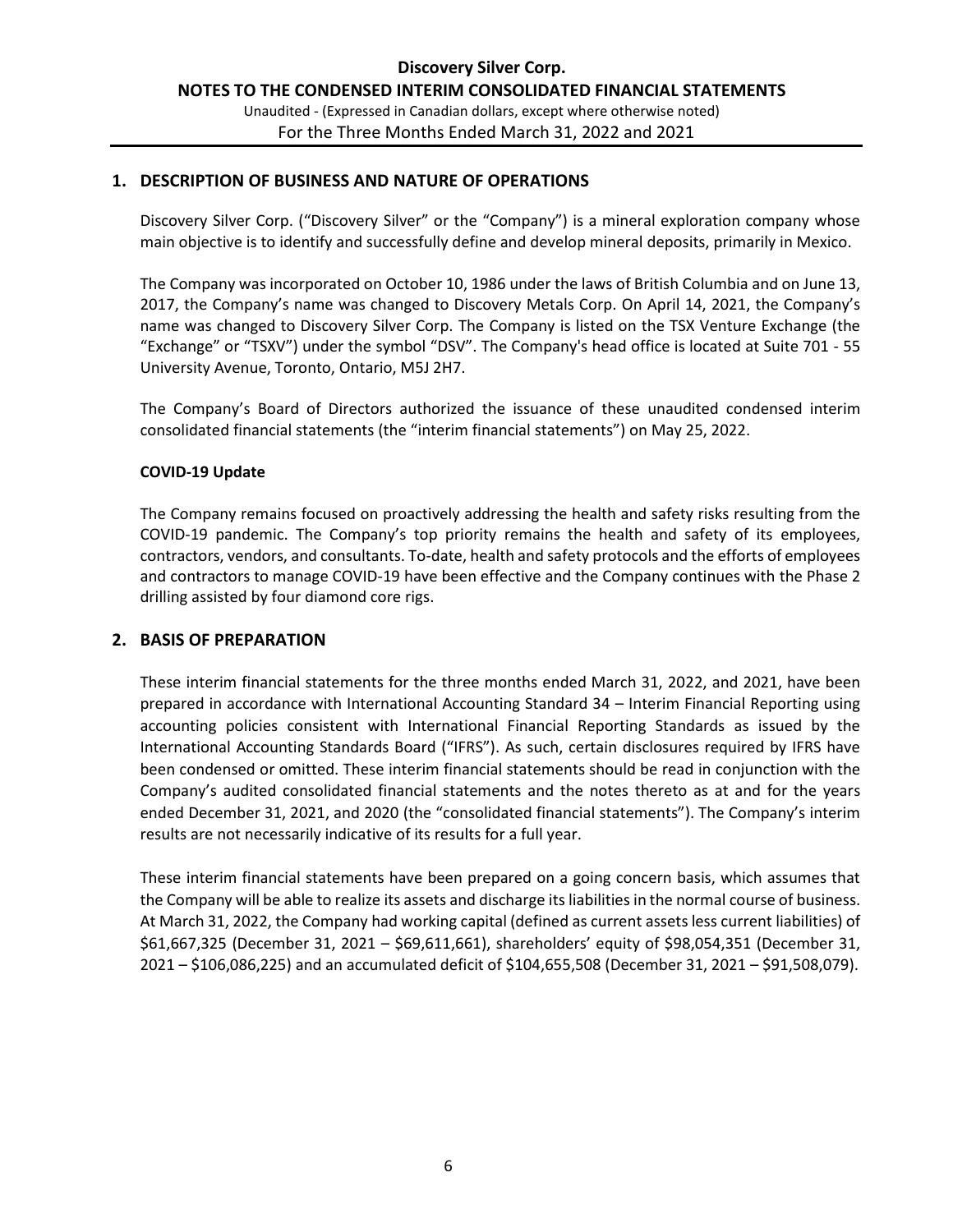#### **3. SIGNIFICANT ACCOUNTING POLICIES**

The significant accounting policies adopted by the Company in the preparation of its interim financial statements are set out below.

#### **a) Basis of Measurement**

The interim financial statements have been prepared using the same accounting policies and methods of application as those disclosed in note 3 to the Company's consolidated financial statements except those disclosed in Note 4 below.

#### **b) Basis of Consolidation**

These interim financial statements are presented in Canadian dollars ("CAD") unless otherwise noted. The interim financial statements include the accounts of the Company and its wholly owned subsidiaries.

Subsidiaries consist of entities over which the Company is exposed to, or has rights to, variable returns as well as the ability to affect those returns through the power to direct the relevant activities of the entity. Subsidiaries are consolidated from the date control is transferred to the Company and are de-consolidated from the date control ceases. The interim financial statements include all the assets, liabilities, expenses and cash flows of the Company and its subsidiaries after eliminating interentity balances and transactions. The interim financial statements include the financial condition and results of operations of the Company and its subsidiaries as outlined below.

The Company's principal subsidiaries and their geographic locations as of March 31, 2022, were as follows:

|                               |          | Ownership     |                                |
|-------------------------------|----------|---------------|--------------------------------|
| <b>Direct Parent Company</b>  | Location | Percentage    | <b>Properties</b>              |
|                               |          |               | Puerto Rico, La Kika, Minerva, |
| Discovery México S.A. de C.V. | Mexico   | $100\%^{(1)}$ | Monclova,                      |
|                               |          |               | Santa Rosa                     |
| Minera Titán S.A. de C.V.     | Mexico   | 100%          | Cordero                        |

 $(1)$  Discovery México S.A. de C.V. has entered into contractual agreements that include the option to purchase 100% of the properties listed.

All intercompany assets, liabilities, equity, income, expenses, and cash flows arising from intercompany transactions have been eliminated on consolidation.

#### **c) Currency of Presentation**

The interim financial statements are presented in Canadian dollars ("CAD") which is the functional and presentation currency of the Company. The functional currency for the entities through which the Company conducts its operations is determined depending upon the primary economic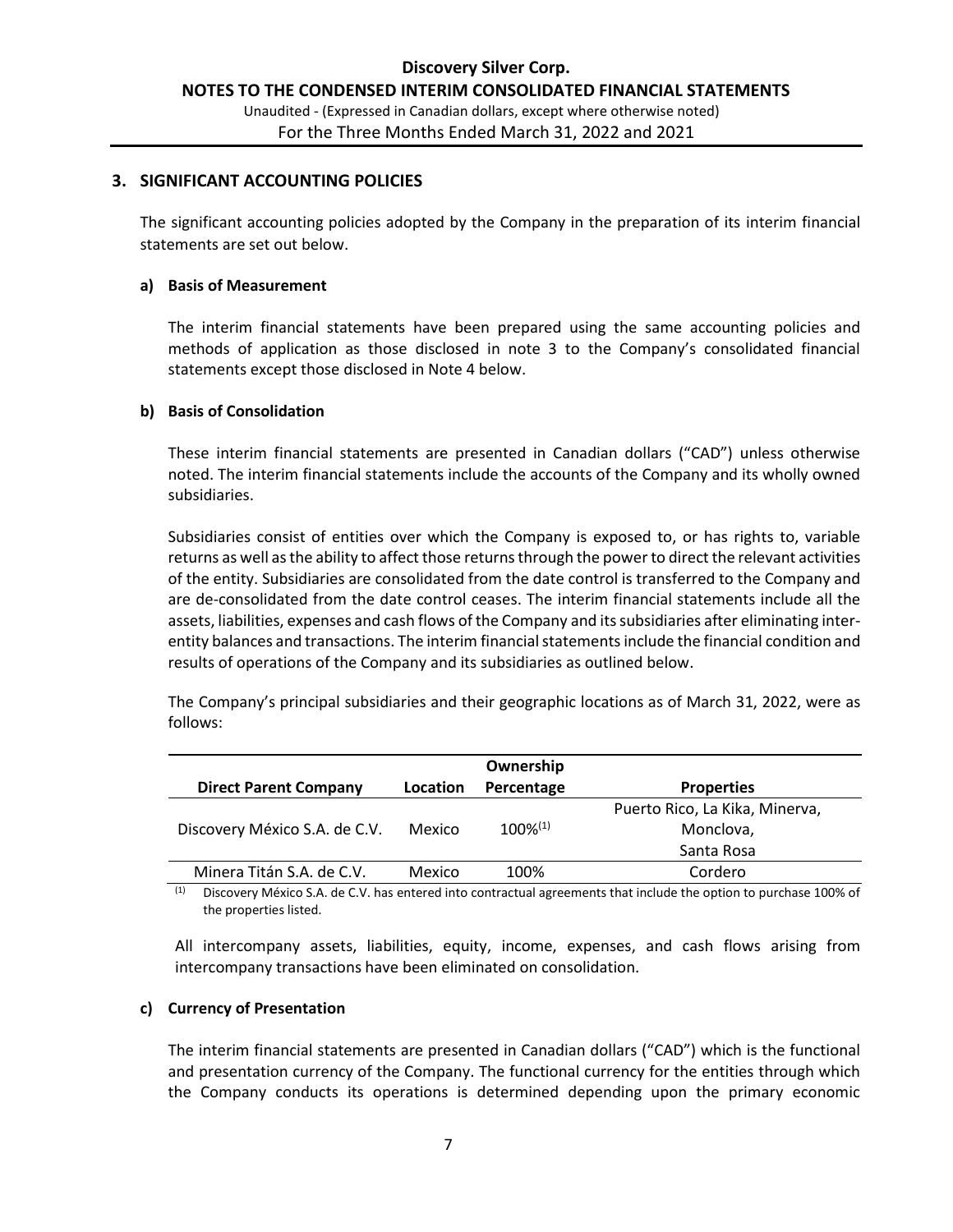Unaudited - (Expressed in Canadian dollars, except where otherwise noted) For the Three Months Ended March 31, 2022 and 2021

environment in which they operate. The functional currency of the Mexican subsidiaries is Mexican pesos ("MXP").

#### **d) Foreign currency translation**

Foreign currency transactions are translated into the functional currency using the exchange rates prevailing at the dates of the transactions. At the end of each reporting period, monetary assets and liabilities that are denominated in foreign currencies are translated at the rates prevailing at that date. Non-monetary items that are measured in terms of historical cost in foreign currencies are not re-translated. Total foreign exchange gains and losses are recognized in the income statement and the unrealized portion is reported separately in the condensed interim consolidated statement of cash flows. The foreign exchange differences arising from the translation of the subsidiary with functional currency different than the consolidated functional currency are recognized as currency translation adjustments in other comprehensive loss in the condensed interim consolidated statement of loss and total comprehensive loss.

#### **4. ACCOUNTING PRONOUNCEMENTS**

#### **Adoption of New Accounting Standards**

The new standards, or amendments to standards and interpretations that were adopted effective January 1, 2022, are as follows:

#### **Classification of Liabilities as Current or Non-Current (Amendments to IAS 1)**

The IASB has published *Classification of Liabilities as Current or Non-Current (Amendments to IAS 1)* which clarifies the guidance on whether a liability should be classified as either current or non-current. The amendments:

- clarify that the classification of liabilities as current or non-current should only be based on rights that are in place "at the end of the reporting period;"
- clarify that classification is unaffected by expectations about whether an entity will exercise its right to defer settlement of a liability; and
- make clear that settlement includes transfers to the counterparty of cash, equity instruments, other assets or services that result in extinguishment of the liability.

This amendment is effective for annual periods beginning on or after January 1, 2022. The adoption of this amendment did not have a material impact on the Company's condensed interim consolidated financial statements.

#### **Property, Plant and Equipment - Proceeds Before Intended Use (Amendments to IAS 16)**

The International Accounting Standards Board (IASB) has published *'Property, plant and equipment 'Proceeds Before Intended Use (Amendments to IAS 16)'* regarding proceeds from selling items produced while bringing an asset into the location and condition necessary for it to be capable of operating in the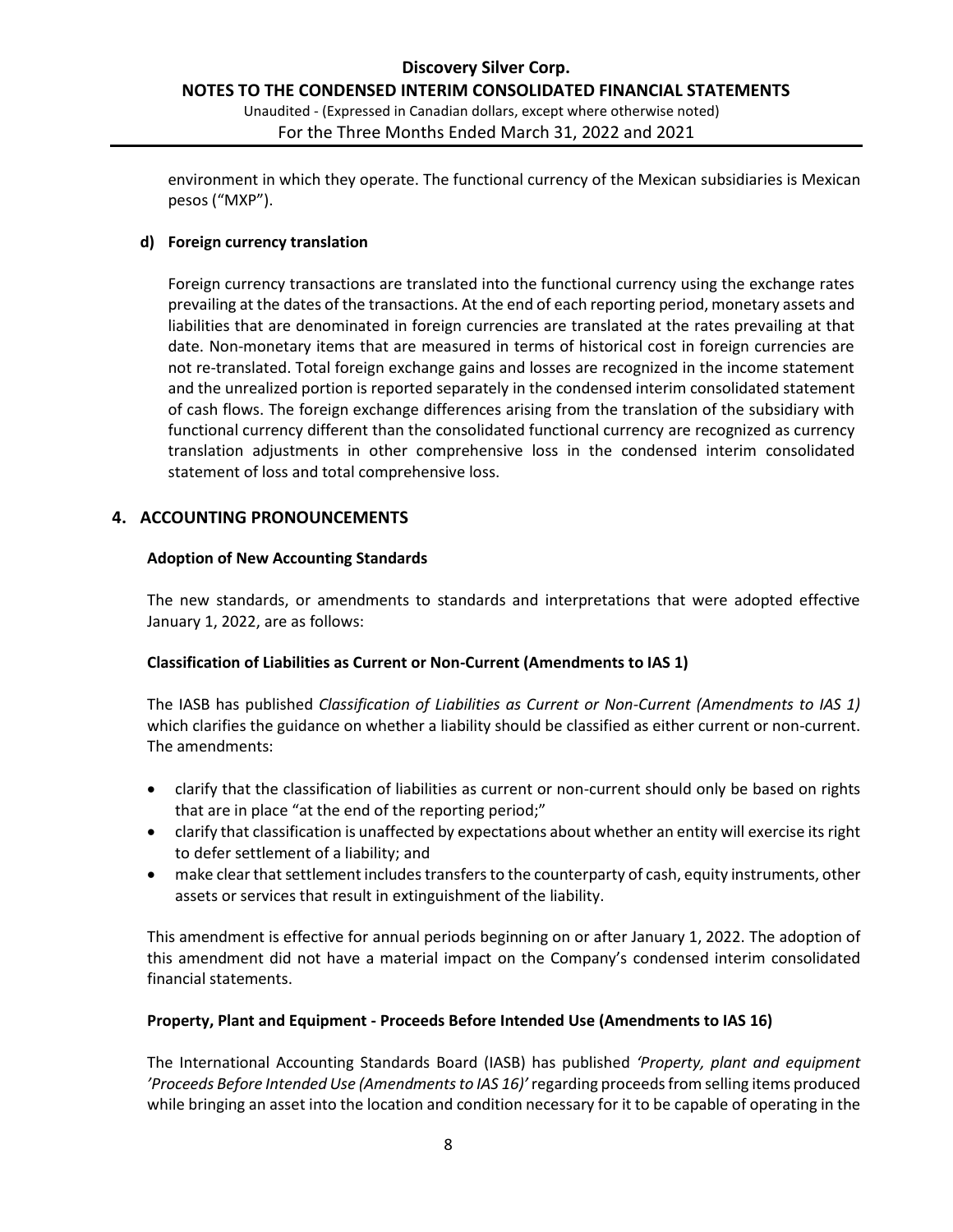#### **Discovery Silver Corp. NOTES TO THE CONDENSED INTERIM CONSOLIDATED FINANCIAL STATEMENTS** Unaudited - (Expressed in Canadian dollars, except where otherwise noted)

For the Three Months Ended March 31, 2022 and 2021

manner intended by management. Amendment to IAS 16 amends the standard to prohibit deducting from cost of an item of property, plant and equipment any proceeds from selling items produced while bringing that asset to the location and condition necessary for it to be capable of operating in the manner intended by management. Instead, an entity recognizes the proceeds from selling such items, and the cost of producing those items, in profit or loss. Amendment to IAS 16 is effective for annual periods beginning on or after January 1, 2022. The adoption of this amendment did not have a material impact on the Company's condensed interim consolidated financial statements.

#### **5. CRITICAL JUDGMENTS AND ESTIMATES IN APPLYING ACCOUNTING POLICIES**

The preparation of consolidated financial statements in conformity with IFRS requires management to make judgments and estimates that affect the application of accounting policies and the reported amounts of assets, liabilities, contingent liabilities, income, and expenses. Actual results could differ from these estimates. Estimates and underlying assumptions are reviewed on an ongoing basis. Revisions to accounting estimates are recognized in the period in which the estimates are revised and applied prospectively.

Information about critical judgments and estimates in applying accounting policies that have the most significant effect on the amounts recognized in the interim financial statements for the three months ended March 31, 2022, are consistent with those applied and disclosed in note 5 of the annual consolidated financial statements. The Company's interim results are not necessarily indicative of its results for a full year.

#### **6. CASH AND CASH EQUIVALENTS AND SHORT-TERM INVESTMENTS**

|                           | March 31,  | December 31, |
|---------------------------|------------|--------------|
|                           | 2022       | 2021         |
| Cash                      | 46,099,095 | 54,638,652   |
| Cash equivalents          | 130,000    | 110,000      |
| Cash and cash equivalents | 46,229,095 | 54,748,652   |

#### **Cash and Cash Equivalents**

Cash equivalents include marketable securities with short-term maturities and no restrictions on redemption.

#### **Short-term investments**

The Company invested \$15,000,000 of excess cash from the non-brokered private placement in a two-year fixed rate GIC, bearing interest at 1.55% per annum (paid annually) and maturing on June 9, 2022.

At March 31, 2022, the Company has accrued interest receivable of \$124,212 relating to this GIC investment (note 7).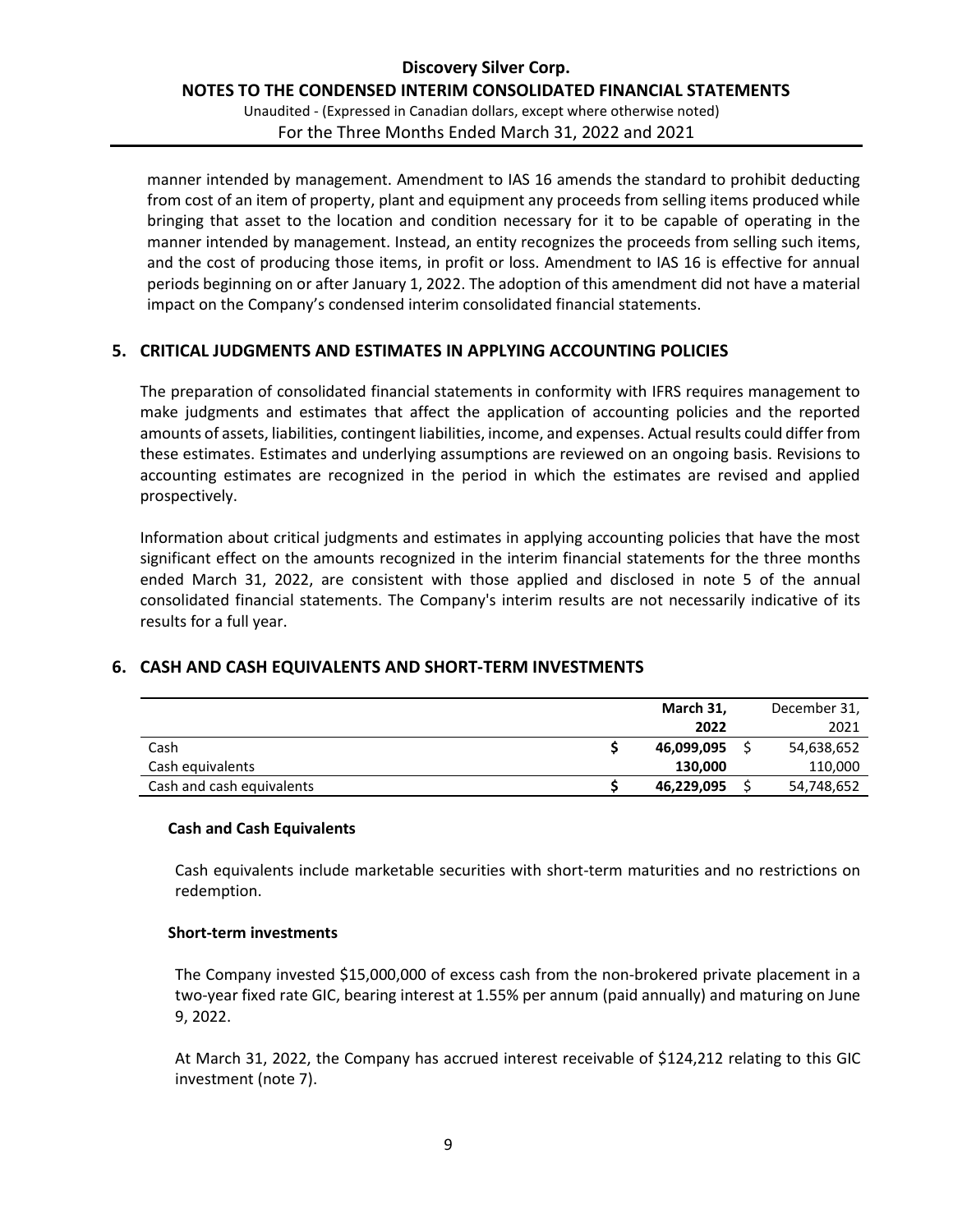#### **7. SALES TAX AND OTHER RECEIVABLES**

|                                                      | March 31,     | December 31, |
|------------------------------------------------------|---------------|--------------|
|                                                      | 2022          | 2021         |
| Sales and value-added tax receivable                 | 4,206,196     | 3,510,276    |
| Accumulated provision for value-added tax receivable | (4, 165, 605) | (3,478,644)  |
| Other receivables                                    | 221,908       | 174,512      |
|                                                      | 262,499       | 206.144      |

#### **a) Value-added tax receivable provision**

The Company's Mexican subsidiaries pay value-added tax, Impuesto al Valor Agregado ("IVA") on the purchase of goods and services. The amount of IVA paid is recoverable but is subject to review and assessment by the Mexican tax authorities (the "Tax Authorities"). The complex application process can impact the collectability and timing of refunds from the Tax Authorities. As a result, the Company recognizes a provision for 100% of the IVA incurred during a reporting period. Once there is a reasonable expectation of recovery, the associated provision is reversed, and a non-current receivable is recognized (note 7b).

As at March 31, 2022, the \$4,165,605 accumulated provision includes \$765,445 recognized during the period.

#### **b) Non-current value-added tax receivable**

During the last two years the Company has been successful in recovering amounts owed to both of its Mexican subsidiaries. Due to the increased confidence in collectability, the Company reversed \$2,682,958 of the provision related to returns that are pending review by the Tax Authorities. The Company recorded the reversal as a non-current asset on the Condensed Interim Consolidated Statement of Financial Position, and a credit to the original provision recognized on the Condensed Interim Consolidated Statements of Loss and Other Comprehensive Loss.

During the three months ended March 31, 2022, the Company collected total IVA refunds of \$196,908. This cash received is recognized as a reduction of the non-current IVA receivable balance.

#### **8. PREPAIDS AND DEPOSITS**

|                                   | March 31, |  | December 31, |
|-----------------------------------|-----------|--|--------------|
|                                   | 2022      |  | 2021         |
| Insurance                         | 44,929    |  | 107,839      |
| Office and other prepaid deposits | 108.459   |  | 112,364      |
|                                   | 153,388   |  | 220,203      |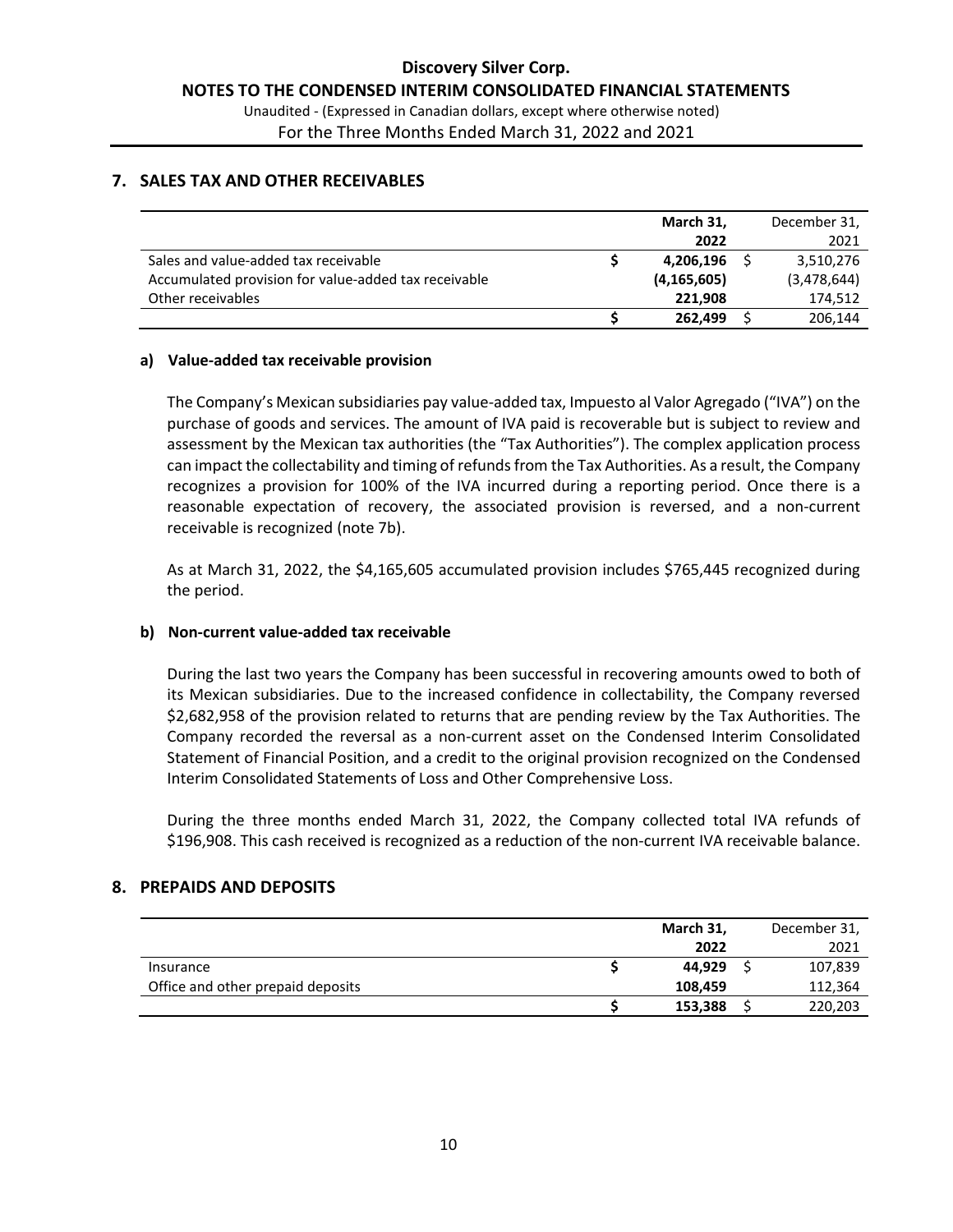# For the Three Months Ended March 31, 2022 and 2021

#### **9. PROPERTY AND EQUIPMENT**

|                                   |                 |                        |                 | Office &         |    |            |                  |
|-----------------------------------|-----------------|------------------------|-----------------|------------------|----|------------|------------------|
|                                   | Equipment       |                        | <b>Vehicles</b> | <b>Furniture</b> |    | Computer   | Total            |
| Cost                              |                 |                        |                 |                  |    |            |                  |
| Balance at January 1, 2022        | \$<br>765,456   | \$                     | 268,195         | \$<br>212,635    | \$ | 207,574    | \$<br>1,453,861  |
| <b>Additions</b>                  | 29,543          |                        | 2,198           | 176              |    | 22,133     | 54,051           |
| <b>Currency translation</b>       |                 |                        |                 |                  |    |            |                  |
| adjustment                        | 2,258           |                        | 1,085           | 1,243            |    | 1,138      | 5,724            |
| Balance at March 31, 2022         | \$<br>797,258   | \$                     | 271,478         | \$<br>214,054    | \$ | 230,845    | \$<br>1,513,636  |
|                                   |                 |                        |                 |                  |    |            |                  |
| <b>Accumulated depreciation</b>   |                 |                        |                 |                  |    |            |                  |
| <b>Balance at January 1, 2022</b> | \$<br>(66, 985) | \$                     | (128, 624)      | \$<br>(177, 250) | \$ | (120, 152) | \$<br>(493,011)  |
| <b>Additions</b>                  | (16, 707)       |                        | (13,081)        | (13, 618)        |    | (8, 225)   | (51, 630)        |
| <b>Currency translation</b>       |                 |                        |                 |                  |    |            |                  |
| adjustment                        | (1,878)         |                        | (1, 108)        | (1, 139)         |    | (1, 459)   | (5,584)          |
| Balance at March 31, 2022         | \$<br>(85, 570) | \$                     | (142, 813)      | \$<br>(192,007)  | Ś  | (129,836)  | \$<br>(550,225)  |
|                                   |                 |                        |                 |                  |    |            |                  |
|                                   |                 |                        |                 | Office &         |    |            |                  |
| Carrying amount                   | Equipment       |                        | <b>Vehicles</b> | <b>Furniture</b> |    | Computer   | Total            |
| At January 1, 2022                | \$<br>698,471   | \$                     | 139,571         | \$<br>35,385     | \$ | 87,422     | \$<br>960,850    |
| At March 31, 2022                 | \$<br>711,688   | \$                     | 128,665         | \$<br>22,047     | \$ | 101,009    | \$<br>963,411    |
|                                   |                 |                        |                 |                  |    |            |                  |
|                                   |                 |                        |                 |                  |    |            |                  |
|                                   |                 |                        |                 |                  |    |            |                  |
|                                   |                 |                        |                 | Office &         |    |            |                  |
|                                   | Equipment       |                        | Vehicles        | Furniture        |    | Computer   | Total            |
| Cost                              |                 |                        |                 |                  |    |            |                  |
| Balance at January 1, 2021        | \$<br>262,137   | \$                     | 247,354         | \$<br>211,744    | \$ | 146,573    | \$<br>867,809    |
| <b>Additions</b>                  | 503,054         |                        | 25,951          | 1,502            |    | 57,409     | 587,916          |
| <b>Disposals</b>                  |                 |                        | (7, 129)        | (651)            |    |            | (7,780)          |
| Currency translation              |                 |                        |                 |                  |    |            |                  |
| adjustment                        | 265             |                        | 2,019           | 40               |    | 3,592      | 5,916            |
| Balance at December 31, 2021      | \$<br>765,456   | \$                     | 268,195         | \$<br>212,635    | \$ | 207,574    | \$<br>1,453,861  |
|                                   |                 |                        |                 |                  |    |            |                  |
| Accumulated depreciation          |                 |                        |                 |                  |    |            |                  |
| Balance at January 1, 2021        | \$<br>(23, 303) | \$                     | (66, 389)       | \$<br>(125, 953) | \$ | (78, 859)  | \$<br>(294, 504) |
| Additions                         | (42, 421)       |                        | (55, 963)       | (51, 730)        |    | (41, 631)  | (191, 745)       |
| <b>Disposals</b>                  |                 |                        | (4, 810)        |                  |    |            | (4, 810)         |
| Currency translation              |                 |                        |                 |                  |    |            |                  |
| adjustment                        | (1, 261)        |                        | (1, 462)        | 433              |    | 338        | (1,952)          |
| Balance at December 31, 2021      | \$<br>(66, 985) | \$                     | (128, 624)      | \$<br>(177, 250) | \$ | (120, 152) | \$<br>(493,011)  |
|                                   |                 |                        |                 | Office &         |    |            |                  |
| Carrying amount                   | Equipment       |                        | Vehicles        | Furniture        |    | Computer   | Total            |
| At January 1, 2021                | \$<br>238,834   | \$<br>$\overline{\xi}$ | 180,965         | \$<br>85,792     | \$ | 67,714     | \$<br>573,305    |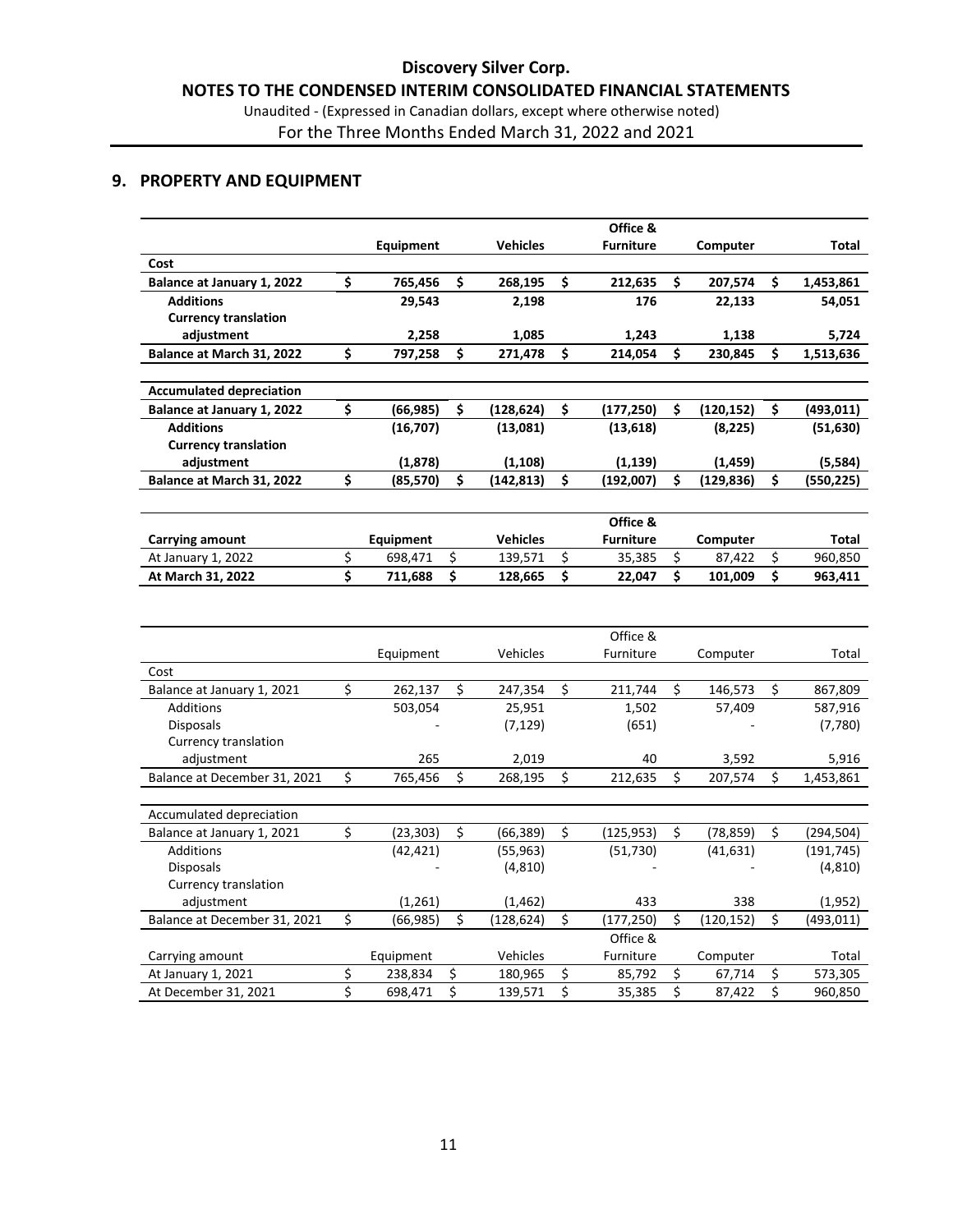Unaudited - (Expressed in Canadian dollars, except where otherwise noted) For the Three Months Ended March 31, 2022 and 2021

#### **10. MINERAL PROPERTIES**

| At January 1, 2021                                        | 27,574,270 |
|-----------------------------------------------------------|------------|
| Acquisition and cancellation of net smelter royalty $(1)$ | 5,298,138  |
| <b>Currency translation adjustment</b>                    | (238, 560) |
| At December 31, 2021                                      | 32,633,848 |
| <b>Currency translation adjustment</b>                    | 106,809    |
| At March 31, 2022                                         | 32,740,657 |
|                                                           |            |

 $\overline{1}$  During the year ended December 31, 2021, the Company acquired and cancelled a 2% net smelter royalty payable on production from the Cordero Project.

The carrying value of each of the Company's mineral properties is as follows:

|                       | March 31,  | December 31, |
|-----------------------|------------|--------------|
|                       | 2022       | 2021         |
| Cordero               | 32,524,362 | 32,524,362   |
| Puerto Rico           | 856,687    | 856,687      |
| Minerva               | 174,580    | 174,580      |
| La Kika               | 93,131     | 93,131       |
|                       | 33,648,760 | 33,648,760   |
| <b>Cumulative CTA</b> | (908, 103) | (1,014,912)  |
|                       | 32,740,657 | 32,633,848   |

#### **11. ACCOUNTS PAYABLE AND ACCRUED LIABILITIES**

|                                         | March 31, | December 31, |
|-----------------------------------------|-----------|--------------|
|                                         | 2022      | 2021         |
| Trade and other payables <sup>(1)</sup> | 1,100,742 | 554,564      |
| Salaries and benefits payable           | 63,880    | 925,769      |
| <b>Accrued liabilities</b>              | 216,440   | 183,108      |
|                                         | 1,381,062 | 1,663,441    |

 $\frac{(1)}{(1)}$  At March 31, 2022, trade and other payables were comprised primarily of amounts payable for contract drilling and related services.

#### **12. SHARE CAPITAL AND WARRANTS**

#### **a) Authorized**

- i. Unlimited common shares with no par value; and
- ii. Unlimited preferred voting shares with no par value.

#### **b) Shares issued and outstanding**

|                                       | <b>Note</b> | <b>Common Shares</b> | Amount      |
|---------------------------------------|-------------|----------------------|-------------|
| At December 31, 2021                  |             | 331,348,433          | 150,492,379 |
| Shares issued on exercise of options  | 12c         | 765.208              | 550,109     |
| Shares issued on exercise of warrants | 12e         | 981.975              | 725,911     |
| At March 31, 2022                     |             | 333,095,616          | 151,768,399 |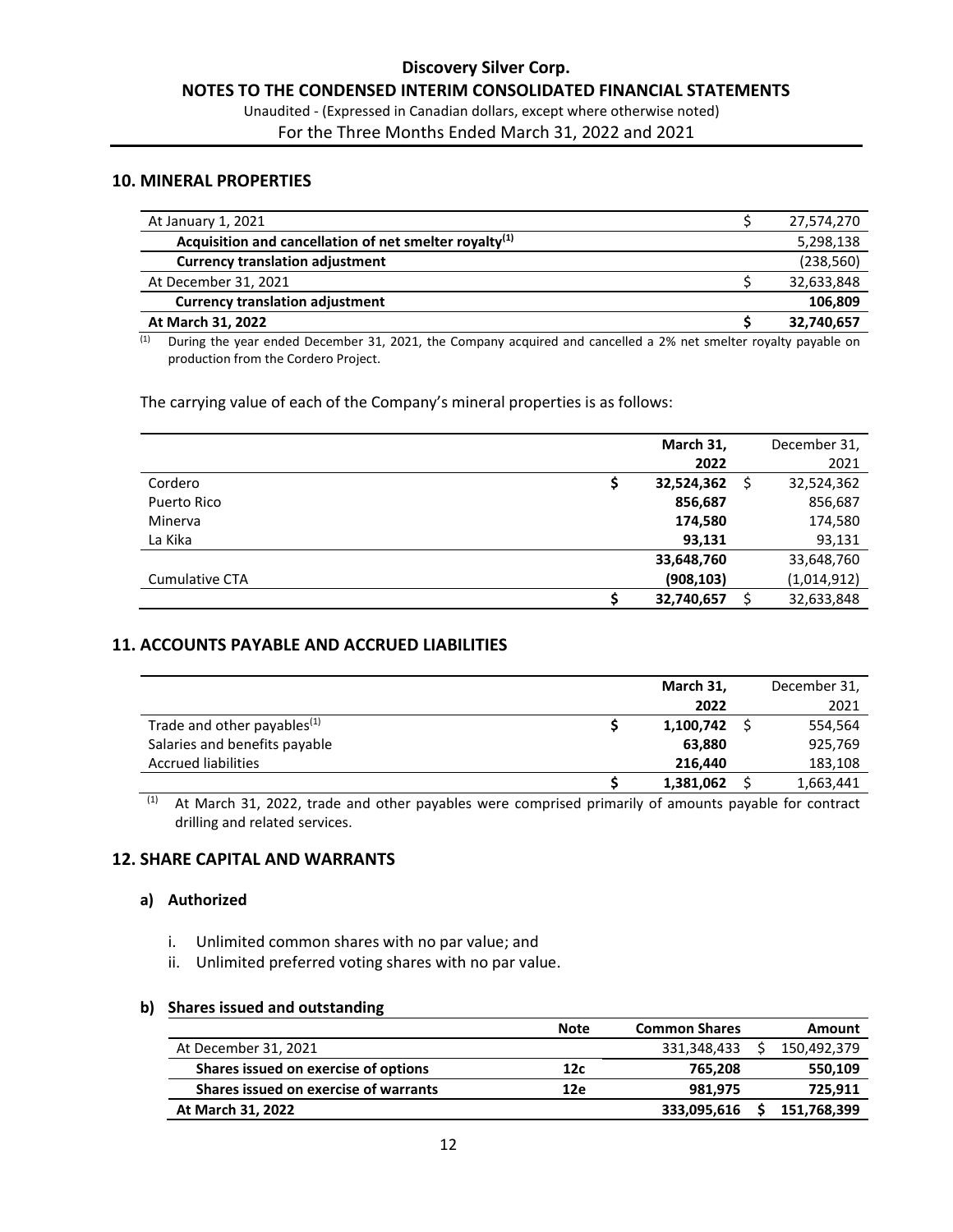#### **c) Stock Options**

The Company has adopted rolling 10% stock option plan (the "Option Plan") which provides that the directors of the Company may grant options to purchase common shares of the Company to directors, officers, employees and service providers, with the number of options being limited to 10% of the issued common shares at the time of granting of options.

The Board in its sole discretion may determine any vesting provisions for options. The exercise price shall be determined by the directors of the Company at the time of grant in accordance with the provisions of the Plan. The expiry date for an option shall not be more than ten years from the grant date.

There were 7,950,000 stock options granted during the three months ended March 31, 2022, with a weighted average exercise price of \$2.03 and a five-year term to expiry (three months ended March 31, 2021 – 6,450,000 options granted with a weighted-average exercise price of \$1.90 and five-year term to expiry). One third of options granted to management and employees vested immediately, and  $1/3^{rd}$  will vest on each subsequent anniversary of grant date. One half of the options granted to Directors of the Company vested immediately, and the other half will vest on the subsequent anniversary. Options issued to consultants have a vesting schedule of 1/8<sup>th</sup> each quarter beginning three months after grant date.

Option transactions and the number of options outstanding are summarized as follows:

|                          |             | <b>Weighted Average</b> |
|--------------------------|-------------|-------------------------|
|                          | Outstanding | <b>Exercise Price</b>   |
| At January 1, 2021       | 13,559,808  | 0.52                    |
| Options granted          | 6,450,000   | 1.90                    |
| Options exercised        | (1,830,833) | 0.57                    |
| At December 31, 2021     | 18,178,975  | 1.01                    |
| <b>Options granted</b>   | 7,950,000   | 2.03                    |
| <b>Options exercised</b> | (765,208)   | 0.54                    |
| <b>Options forfeited</b> | (150,000)   | 2.05                    |
| At March 31, 2022        | 25,213,767  | 1.34                    |
|                          |             |                         |

The non-cash share-based compensation expense for the three months ended March 31, 2022, was \$4,322,305 (three months ended March 31, 2021 - \$3,494,920).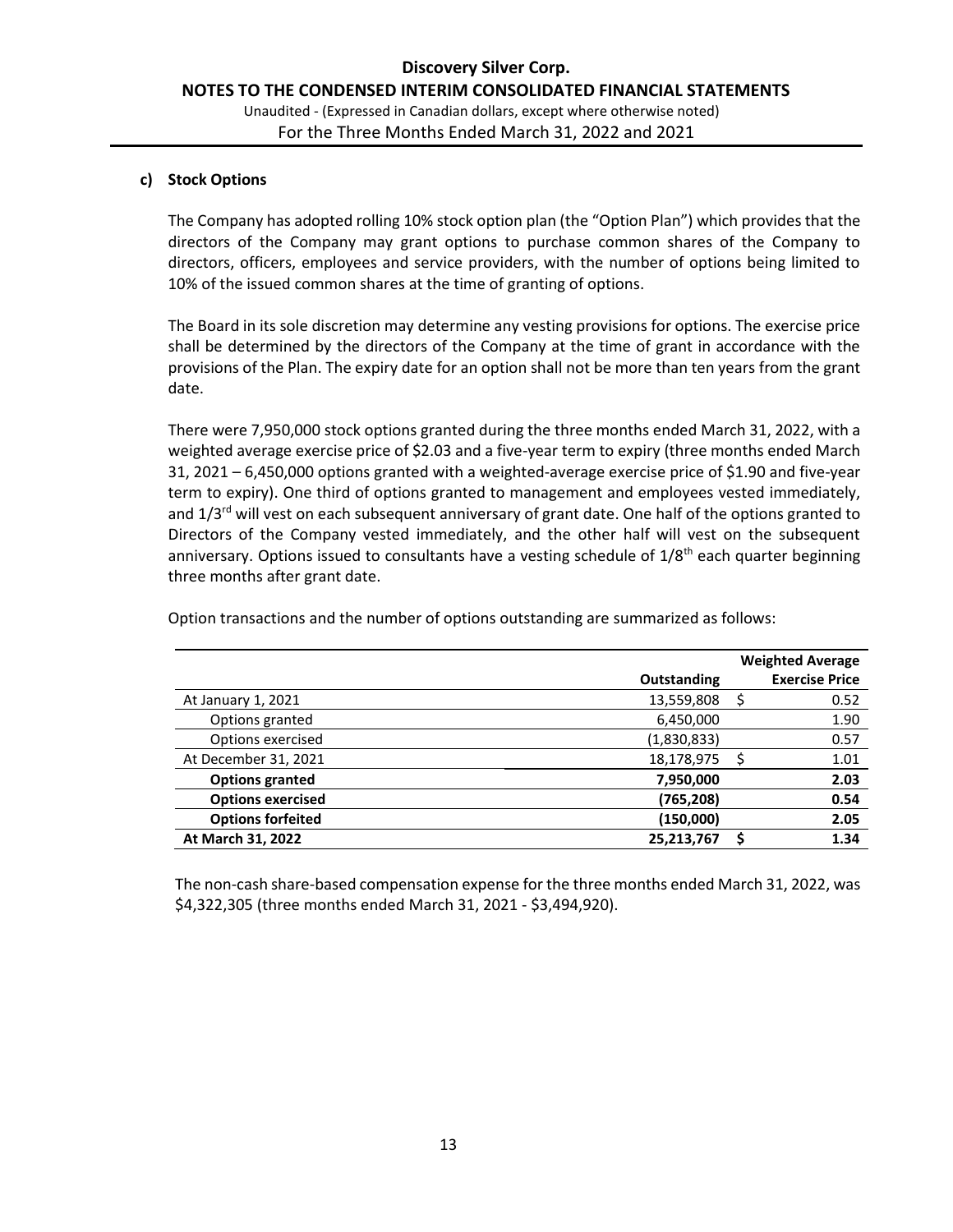#### **Discovery Silver Corp. NOTES TO THE CONDENSED INTERIM CONSOLIDATED FINANCIAL STATEMENTS** Unaudited - (Expressed in Canadian dollars, except where otherwise noted) For the Three Months Ended March 31, 2022 and 2021

|                 |               | <b>Options Outstanding</b> |                |               | <b>Options Exercisable</b> |                |
|-----------------|---------------|----------------------------|----------------|---------------|----------------------------|----------------|
|                 |               | Weighted                   | Weighted       |               | Weighted                   | Weighted       |
| <b>Exercise</b> |               | average                    | average        |               | average                    | average        |
| <b>Price</b>    | <b>Number</b> | remaining life             | exercise price | <b>Number</b> | remaining life             | exercise price |
| \$0.60          | 1,300,000     | 0.38                       | \$0.60         | 1,300,000     | 0.38                       | \$0.60         |
| \$0.48          | 300,000       | 0.63                       | \$0.48         | 300,000       | 0.63                       | \$0.48         |
| \$0.53          | 300,000       | 0.77                       | \$0.53         | 300,000       | 0.77                       | \$0.53         |
| \$0.50          | 372,100       | 1.27                       | \$0.50         | 372,100       | 1.27                       | \$0.50         |
| \$0.48          | 3,843,750     | 2.38                       | \$0.48         | 3,843,750     | 2.38                       | \$0.48         |
| \$0.65          | 360,000       | 2.77                       | \$0.65         | 360,000       | 2.77                       | \$0.65         |
| \$0.47          | 4,334,375     | 3.08                       | \$0.47         | 2,750,833     | 3.08                       | \$0.47         |
| \$1.84          | 200,000       | 3.55                       | \$1.84         | 133,333       | 3.55                       | \$1.84         |
| \$1.89          | 5,496,875     | 3.79                       | \$1.89         | 4,396,875     | 3.79                       | \$1.89         |
| \$1.85          | 206,667       | 3.84                       | \$1.85         | 123,334       | 3.84                       | \$1.85         |
| \$2.08          | 300,000       | 3.95                       | \$2.08         | 300,000       | 3.95                       | \$2.08         |
| \$2.06          | 200,000       | 4.29                       | \$2.06         | 66,667        | 4.29                       | \$2.06         |
| \$1.77          | 200,000       | 4.59                       | \$1.77         | 66,667        | 4.59                       | \$1.77         |
| \$2.05          | 6,800,000     | 4.77                       | \$2.05         | 2,466,667     | 4.77                       | \$2.05         |
| \$1.93          | 1,000,000     | 4.96                       | \$1.93         |               | 4.96                       | \$1.93         |
|                 | 25,213,767    | 2.32                       | \$1.34         | 16,780,225    | 2.41                       | \$1.15         |

As at March 31, 2022, the options outstanding and exercisable are as follows:

The fair value of the option grants issued during the three months ended March 31, 2022, have been estimated using the Black-Scholes option-pricing model with the following assumptions:

| <b>Grant date</b>               | <b>January 5, 2022</b> |    | March 14, 2022 |
|---------------------------------|------------------------|----|----------------|
| Number granted                  | 6,950,000              |    | 1,000,000      |
| Exercise price                  | 2.05                   | .S | 1.93           |
| Share price                     | 2.05                   | S  | 1.93           |
| Expected life (years)           | 3.32                   |    | 4.23           |
| Risk free interest rate         | 1.18%                  |    | 1.87%          |
| <b>Expected volatility</b>      | 93.0%                  |    | 90.5%          |
| <b>Expected forfeiture rate</b> | 5.4%                   |    | 4.9%           |
| Dividend yield                  |                        |    |                |
| Fair Value                      | 1.24                   |    | 1.27           |

Black-Scholes pricing models require the input of highly subjective assumptions. Volatility was estimated based on average daily volatility based on historical share price observations over the expected term of the option grant.

#### **d) Deferred Share Units and Restricted Share Units**

At the Company's Annual General Meeting held on June 25, 2021, shareholders of the Company reapproved the Company's Deferred Share Unit ("DSU") and Restricted Share Unit ("RSU") plans (together referred to as the "DSU and RSU Plans"). The DSU and RSU Plans are rolling 10% plans, with the 10% threshold being shared with the Option Plan so the combined aggregate total Options, DSUs and RSUs granted cannot exceed 10% of the issued and outstanding common shares of the Company.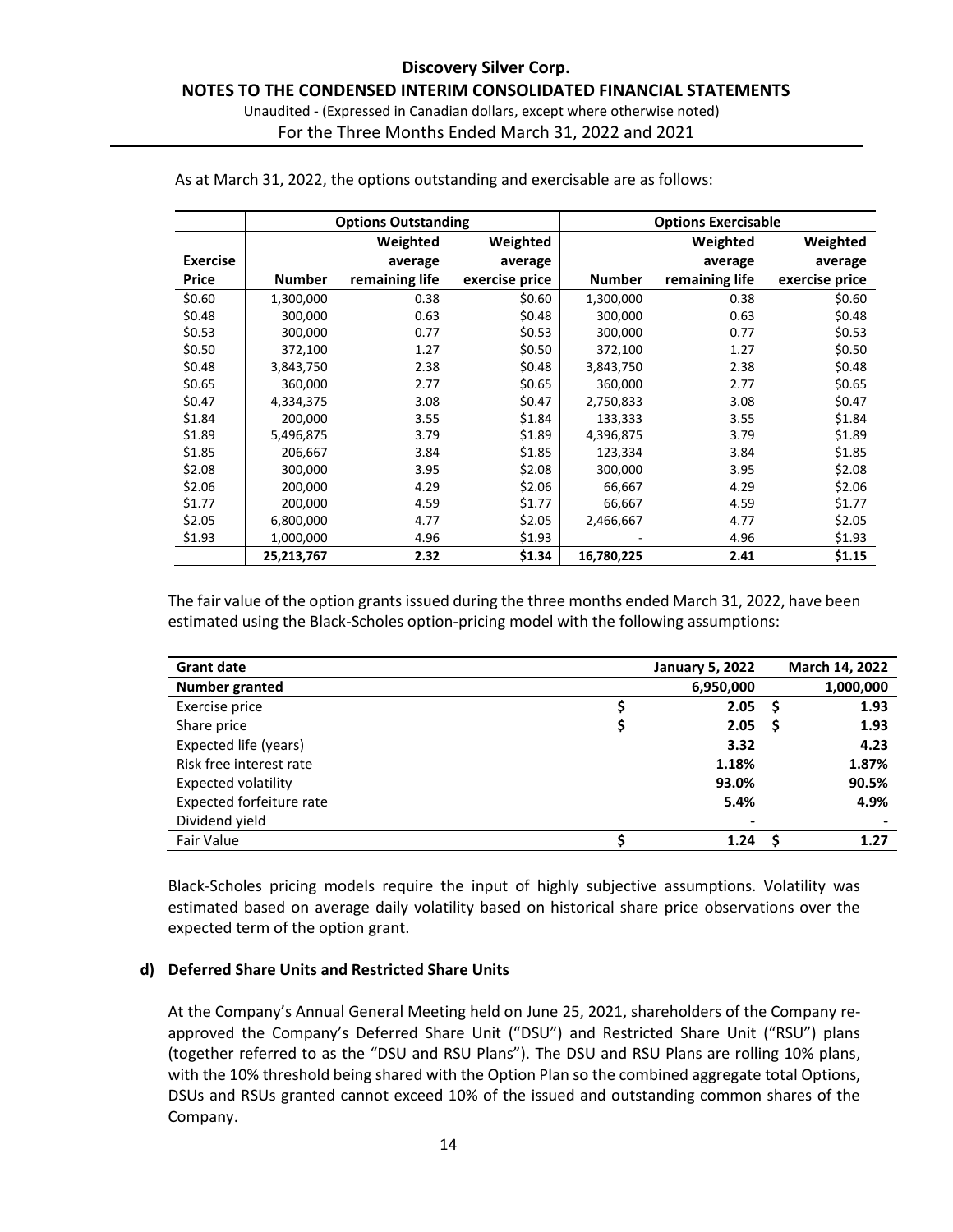Unaudited - (Expressed in Canadian dollars, except where otherwise noted) For the Three Months Ended March 31, 2022 and 2021

The DSU Plan provides that the directors of the Company may grant DSUs to non-executive directors of the Company, to be settled in cash or the purchase of common shares of the Company. The RSU Plan provides that the directors of the Company may grant RSUs to eligible officers, employees, and service providers, to be settled in cash or the purchase of common shares of the Company.

The Board in its sole discretion may determine any vesting provisions for DSUs and RSUs. The exercise price shall be determined by the directors of the Company at the time of grant in accordance with the provisions of the Plan. The expiry date for DSUs or RSUs shall not be more than ten years from the grant date.

There were no DSUs or RSUs granted during the three months ended March 31, 2022, and 2021.

#### **e) Warrants**

The Company has issued warrants as part of certain subscription agreements and also as finders' fees for certain non-brokered private placements which closed in 2017, 2019 and 2020. The warrants are exchangeable for Common Shares of the Company at a ratio and an exercise price determined at the time of the individual private placement. Warrants are classified as equity, separately from common shares and are valued at their fair value on grant date using the Black-Scholes pricing model. There were no warrants issued during the three months ended March 31, 2022.

Warrant transactions and the number of warrants outstanding at March 31, 2022 are summarized as follows:

| Issue date        | 5/29/2020  | 6/8/2020  | 5/29/2020  | 6/8/2020                 | 8/6/2020       | <b>TOTAL</b> |
|-------------------|------------|-----------|------------|--------------------------|----------------|--------------|
| <b>Expiry</b>     | 5/29/2022  | 6/8/2022  | 5/29/2022  | 6/8/2022                 | 8/6/2022       |              |
| Price             | \$0.77     | \$0.77    | \$0.55     | \$0.55                   | \$1.75         |              |
| December 31, 2021 | 13,480,330 | 2,181,800 | 146.318    | 65.455                   | 12,499,500     | 28,373,403   |
| <b>Exercised</b>  | (779, 203) | (65, 454) | (137, 318) | $\overline{\phantom{0}}$ | $\blacksquare$ | (981, 975)   |
| <b>Expired</b>    |            | $\,$      | -          | $\overline{\phantom{0}}$ | -              |              |
| March 31, 2022    | 12.701.127 | 2.116.346 | 9.000      | 65.455                   | 12,499,500     | 27,391,428   |

The remaining contractual lives of Warrants outstanding at March 31, 2022 are as follows:

| <b>Number of Warrants</b> | Weighted average remaining life | Weighted average exercise price |
|---------------------------|---------------------------------|---------------------------------|
| 27,391,428                | $0.21$ years                    | \$1.22                          |

#### **13. Investments**

#### **a) Sale of non-core exploration property**

#### **Jemi Rare Earth Property**

On September 27, 2021, The Company announced that it entered into an arm's length assignment and assumption agreement (the "Agreement") with Monumental Gold Ltd. ("Monumental") (TSX-V: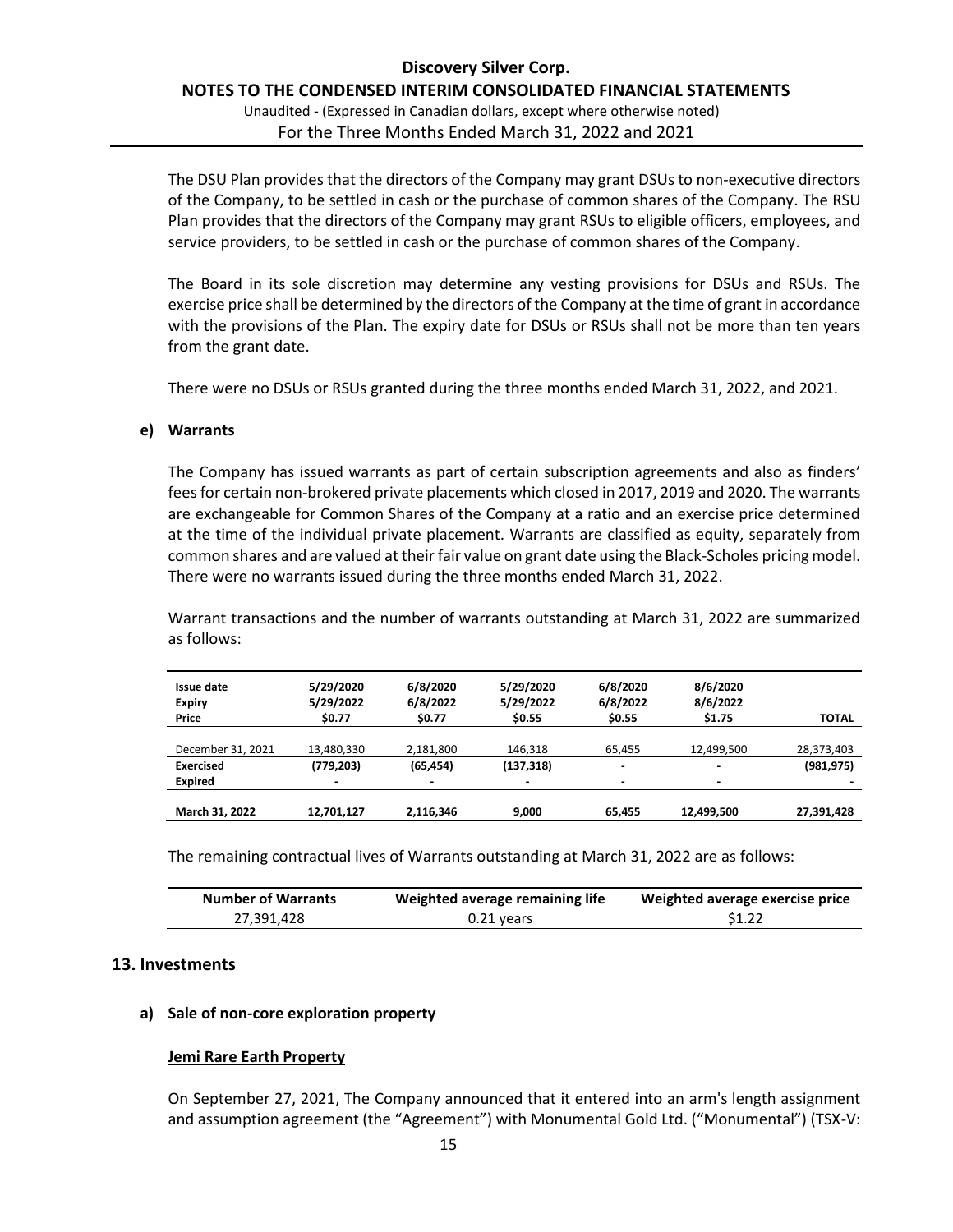#### **Discovery Silver Corp. NOTES TO THE CONDENSED INTERIM CONSOLIDATED FINANCIAL STATEMENTS** Unaudited - (Expressed in Canadian dollars, except where otherwise noted)

For the Three Months Ended March 31, 2022 and 2021

MGLD) dated September 22, 2021, whereby Discovery agreed to transfer and assign its rights and obligations under the option agreement on the Jemi Rare Earth Property (the "Property" and the "Jemi Option Agreement"), located in Coahuila, Mexico, to Monumental.

Under the terms of the Agreement, Monumental assumed the Jemi Option Agreement and in return issued 2,308,810 common shares to Discovery that resulted in Discovery holding approximately 9.9% of the issued and outstanding common shares of Monumental ("Payment Shares") on a non-diluted basis upon receiving approval from the TSX, received on November 2, 2021.

The shares received on November 2, 2021 had a fair value of \$1,223,669 at the transaction date and was recorded in 'investments' on the Consolidated Statement of Financial Position with a corresponding gain on sale of non-core exploration property recorded in the Consolidated Statement of Loss and Total Comprehensive Loss.

The Payment Shares are subject to a statutory hold period of four months and a day from the date of issuance and a 12-month voluntary hold period from the date of issuance. In addition, subject to the exercise of the option to acquire the Property pursuant to the Agreement, Discovery retained a 1.5% net smelter return royalty payable upon the achievement of commercial production of the Property in accordance with the terms set out in the Agreement and pursuant to a separate royalty agreement between Discovery and Monumental's Mexican subsidiaries.

#### **Congress Property**

On April 9, 2020, the Company completed the divestiture of its 100% interest in the Congress Property ("Congress") located in British Columbia, to Talisker Resources Ltd. ("Talisker"). Congress was a non-core exploration property acquired by the Company as part of the Levon Resources Ltd. transaction that closed on August 2, 2019. Under the terms of the purchase agreement, Talisker issued 1,000,000 common shares to the Company in return for 100% ownership of Congress. The shares had a fair value of \$295,000 at the transaction date which was recorded in 'investments' on the Consolidated Statement of Financial Position with a corresponding gain on sale of non-core exploration property recorded in the Consolidated Statement of Loss and Total Comprehensive Loss.

At March 31, 2022, the fair value of the investments was \$1,432,507 and is comprised of the following:

| <b>Investment in common shares of Talisker Resources</b>  | Amount        |
|-----------------------------------------------------------|---------------|
| At January 1, 2022                                        | 310,000       |
| Net unrealized loss on fair value remeasurement           | (55,000)      |
| At March 31, 2022                                         | 255,000       |
|                                                           |               |
| <b>Investment in common shares of Monumental Minerals</b> | <b>Amount</b> |
| At January 1, 2022                                        | 831,191       |
| Net unrealized gain on fair value remeasurement           | 346,302       |
| At March 31, 2022                                         | 1,177,493     |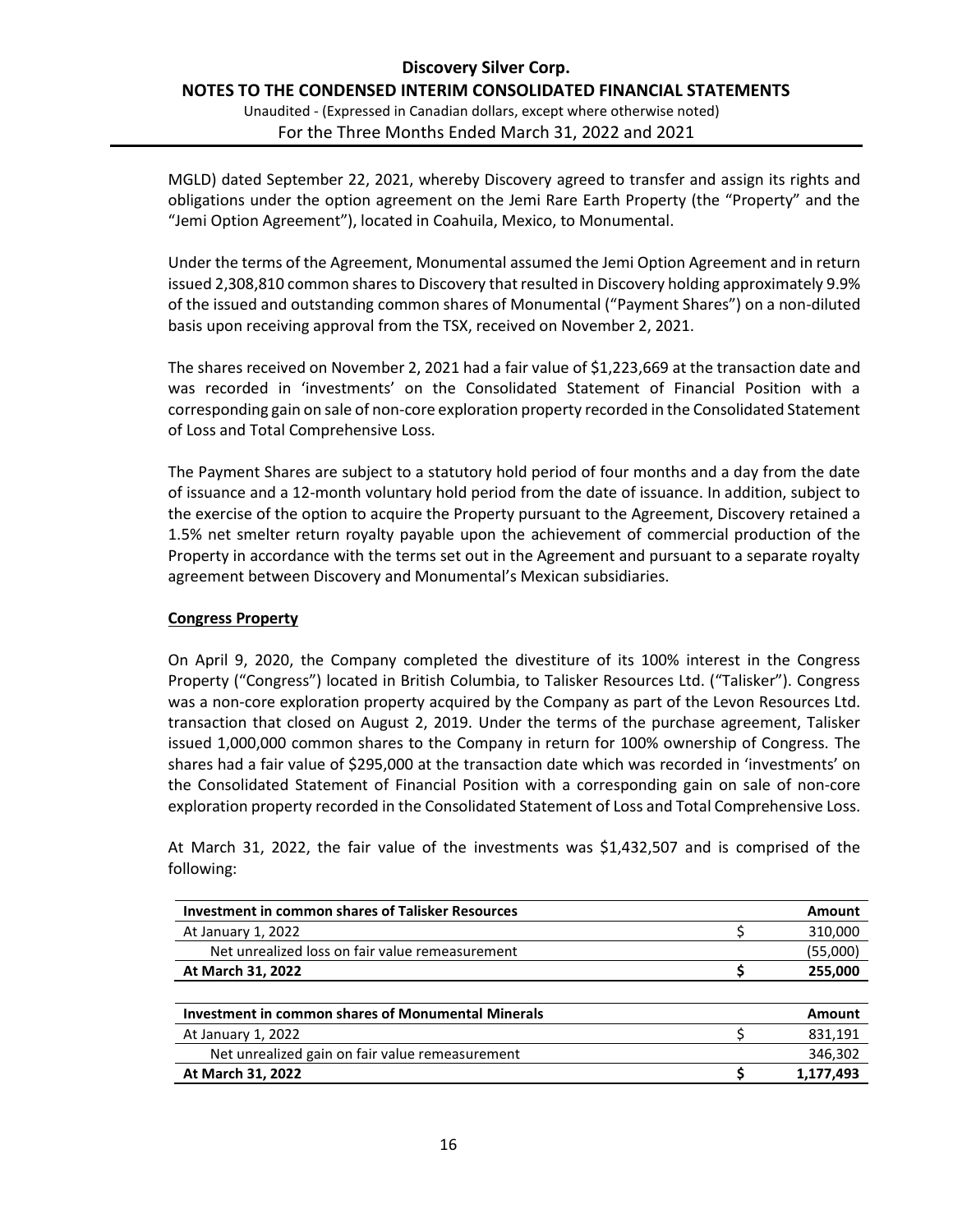Unaudited - (Expressed in Canadian dollars, except where otherwise noted) For the Three Months Ended March 31, 2022 and 2021

#### **14. EXPLORATION AND PROJECT EVALUATION**

|                                       | Three Months Ended March 31, 2022 |                          |  |                          |   |                          |   |                          |  |           |    |                          |              |
|---------------------------------------|-----------------------------------|--------------------------|--|--------------------------|---|--------------------------|---|--------------------------|--|-----------|----|--------------------------|--------------|
|                                       |                                   | <b>Puerto Rico</b>       |  | La Kika                  |   | <b>Minerva</b>           |   | <b>Monclova</b>          |  | Cordero   |    | Other                    | <b>Total</b> |
| Permitting                            |                                   | $\overline{\phantom{0}}$ |  | $\overline{\phantom{0}}$ | s | $\blacksquare$           | S | $\blacksquare$           |  | 385979    | Ŝ. | $\overline{\phantom{a}}$ | 385,979      |
| <b>Mining duties</b>                  |                                   | 34,266                   |  | 5,464                    |   | 9,439                    |   | 22,259                   |  | 275,740   |    | 859                      | 348,027      |
| Surface access                        |                                   |                          |  |                          |   | $\overline{\phantom{0}}$ |   | ۰                        |  | 26,192    |    | $\overline{\phantom{0}}$ | 26,192       |
| Site access                           |                                   |                          |  |                          |   | $\overline{\phantom{0}}$ |   | $\overline{\phantom{0}}$ |  | 5.674     |    | $\overline{\phantom{0}}$ | 5,674        |
| <b>Drilling</b>                       |                                   |                          |  | $\overline{\phantom{a}}$ |   | ۰                        |   | ٠                        |  | 3,735,455 |    | $\overline{\phantom{0}}$ | 3,735,455    |
| <b>Mapping, Sampling &amp; Assays</b> |                                   |                          |  |                          |   | -                        |   | ۰                        |  | 1,099,154 |    |                          | 1,099,154    |
| <b>Geophysics</b>                     |                                   |                          |  | $\overline{\phantom{a}}$ |   |                          |   | ۰                        |  | 51,713    |    | $\overline{\phantom{0}}$ | 51,713       |
| <b>Salaries and benefits</b>          |                                   | 3,235                    |  | $\overline{\phantom{a}}$ |   | 3,235                    |   | 3,235                    |  | 788,045   |    | $\overline{\phantom{0}}$ | 797,751      |
| Travel                                |                                   | 2,392                    |  | -                        |   |                          |   |                          |  | 160,590   |    | -                        | 162,982      |
| Administrative and other              |                                   | 4,117                    |  | ۰                        |   | 43,866                   |   |                          |  | 53,266    |    | $\overline{\phantom{0}}$ | 101,248      |
| <b>Project Evaluation</b>             |                                   |                          |  |                          |   |                          |   |                          |  | 415,477   |    |                          | 415,477      |
| <b>Total</b>                          |                                   | 44,010                   |  | 5.464                    |   | 56,540                   |   | 25,494                   |  | 6,997,285 |    | 859                      | 7,129,653    |

|                            | Three Months Ended March 31, 2021 |  |                          |  |         |  |          |  |           |  |                          |           |
|----------------------------|-----------------------------------|--|--------------------------|--|---------|--|----------|--|-----------|--|--------------------------|-----------|
|                            | Puerto Rico                       |  | La Kika                  |  | Minerva |  | Monclova |  | Cordero   |  | Other                    | Total     |
| Permitting                 | $\overline{\phantom{a}}$          |  | $\blacksquare$           |  |         |  | $\sim$   |  | 124.444   |  | $\overline{\phantom{a}}$ | 124,444   |
| Mining duties              | 26,719                            |  | 4,249                    |  | 7,335   |  | 17,307   |  | 213,299   |  | 4,203                    | 273,112   |
| Surface access             | $\overline{\phantom{a}}$          |  | $\overline{\phantom{a}}$ |  |         |  | ۰        |  | 21,812    |  | $\overline{\phantom{a}}$ | 21,812    |
| Site access                |                                   |  |                          |  |         |  | -        |  |           |  |                          |           |
| <b>Drilling</b>            |                                   |  |                          |  |         |  | ۰        |  | 3,649,683 |  | $\overline{\phantom{a}}$ | 3,649,683 |
| Mapping, Sampling & Assays |                                   |  |                          |  |         |  | -        |  | 272,222   |  |                          | 272,222   |
| Geophysics                 |                                   |  |                          |  |         |  |          |  |           |  |                          |           |
| Salaries and benefits      | 11,537                            |  |                          |  | 5,084   |  | 4,994    |  | 854,985   |  |                          | 876,600   |
| Travel                     | 3.506                             |  |                          |  |         |  |          |  | 22.887    |  | $\overline{\phantom{a}}$ | 26,392    |
| Administrative and other   | 3,842                             |  | ۰                        |  | 31,677  |  | 1,963    |  | 405,659   |  |                          | 443,140   |
| <b>Project Evaluation</b>  |                                   |  |                          |  |         |  |          |  | 201,120   |  |                          | 201,120   |
| Total                      | 45,604                            |  | 4,249                    |  | 44,096  |  | 24,265   |  | 5,766,111 |  | 4,203                    | 5,888,527 |

#### **15. GENERAL OFFICE AND OTHER EXPENSES**

|                                                  | <b>Three Months Ended</b> |   |           |  |  |
|--------------------------------------------------|---------------------------|---|-----------|--|--|
|                                                  |                           |   | March 31, |  |  |
|                                                  | 2022                      |   | 2021      |  |  |
| Travel                                           | \$<br>33,673              | S | 10,355    |  |  |
| Salaries and benefits                            | 584,374                   |   | 377,432   |  |  |
| Shareholder communication and investor relations | 67,924                    |   | 66,194    |  |  |
| Filing and transfer agent fees                   | 92,828                    |   | 114,817   |  |  |
| <b>Business development</b>                      | 1,850                     |   | 960       |  |  |
| Rent                                             | 19,843                    |   | 17,114    |  |  |
| Depreciation                                     | 17,489                    |   | 23,639    |  |  |
| General office and other                         | 316,198                   |   | 226,555   |  |  |
|                                                  | 1,134,179                 |   | 837,066   |  |  |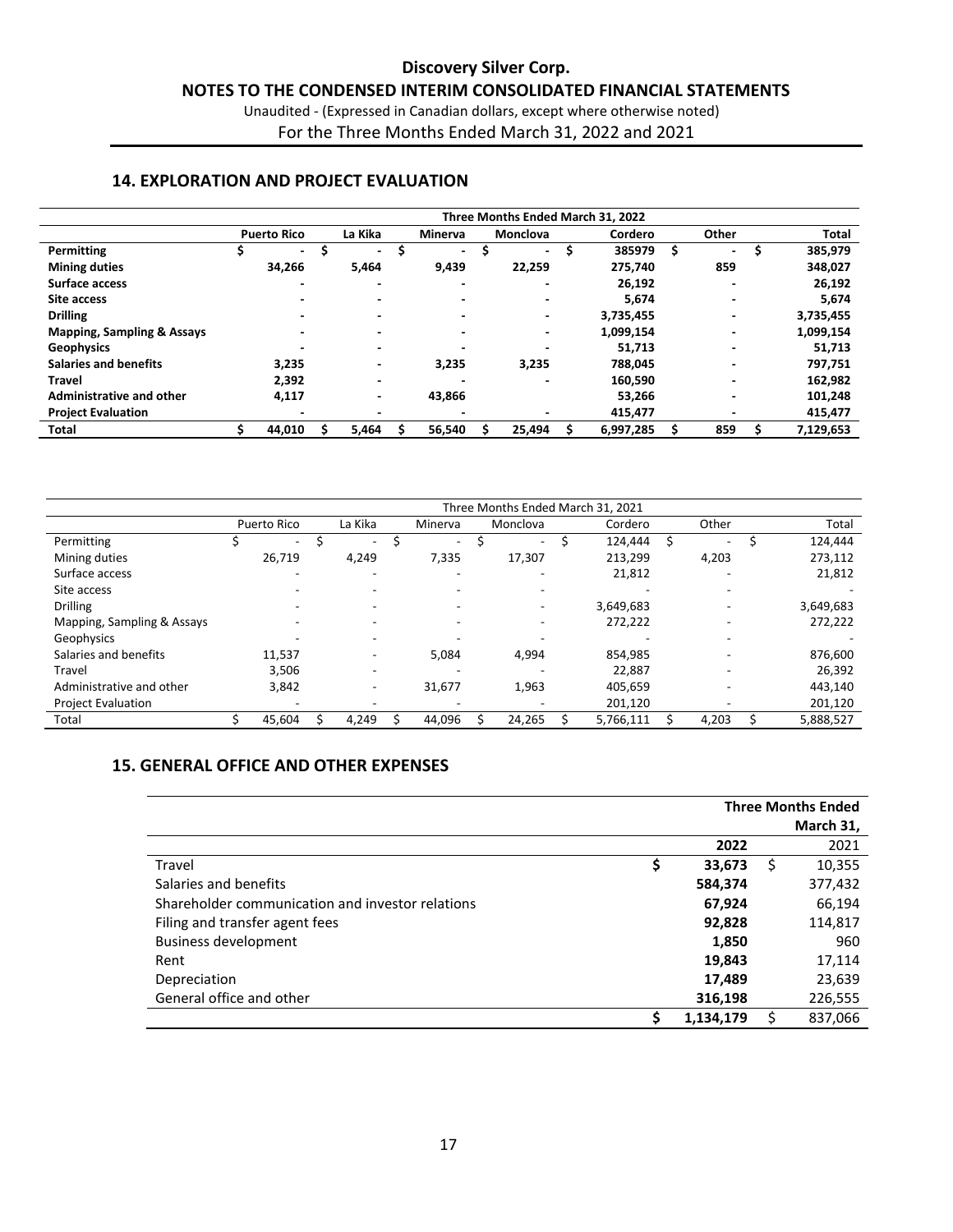For the Three Months Ended March 31, 2022 and 2021

#### **16. PROFESSIONAL FEES**

|                           |         | <b>Three Months Ended</b> |           |  |  |
|---------------------------|---------|---------------------------|-----------|--|--|
|                           |         |                           | March 31, |  |  |
|                           | 2022    |                           | 2021      |  |  |
| Legal                     | 82,582  |                           | 33,380    |  |  |
| Audit, tax and accounting | 48,867  |                           | 11,159    |  |  |
| Consulting and other      | 105,989 |                           | 46,328    |  |  |
|                           | 237,438 |                           | 90,867    |  |  |

#### **17. INCOME TAXES**

|                                      | Three Months Ended March 31, |                          |  |               |
|--------------------------------------|------------------------------|--------------------------|--|---------------|
|                                      |                              | 2022                     |  | 2021          |
| Loss before tax at statutory rate of |                              |                          |  |               |
| $28\%$ (2021 - 28%)                  |                              | 3,752,632                |  | 3,105,921     |
| Effect on taxes of:                  |                              |                          |  |               |
| Non-deductible expenses              |                              | (1,211,173)              |  | (978, 600)    |
| Change in provision for              |                              |                          |  |               |
| unrecognized deferred tax            |                              |                          |  | (2, 127, 321) |
| assets                               |                              | (2,541,459)              |  |               |
| Income tax expense                   |                              | $\overline{\phantom{0}}$ |  |               |

#### **18. CAPITAL MANAGEMENT**

The Company defines capital as its shareholder's equity (comprised of issued share capital, contributed surplus and deficit). The Company's objectives when managing capital are to support the Company's main activities of identifying, defining, and developing mineral deposits, with the goal of creating shareholder value, as well ensuring that the Company will be able to meet its financial obligations as they become due.

The Company manages its capital structure to maximize its financial flexibility to enable the Company to respond to changes in economic conditions and the risk characteristics of the underlying assets and business opportunities. Management reviews its capital management approach on an ongoing basis and believes that this approach, given the relative size of the Company, is reasonable. The current excess funds realized from the non-brokered private placements are invested in highly liquid, interestbearing marketable securities with no restrictions on redemption.

At March 31, 2022, the Company does not have any long-term debt outstanding and is not subject to any externally imposed capital requirements or debt covenants. There was no change to the Company's approach to capital management during the three months ended March 31, 2022.

#### **19. FINANCIAL INSTRUMENTS**

The Company's financial instruments consist of cash and cash equivalents, short term investments, other receivable and deposits, investments in marketable securities, accounts payable and accrued liabilities and lease liabilities.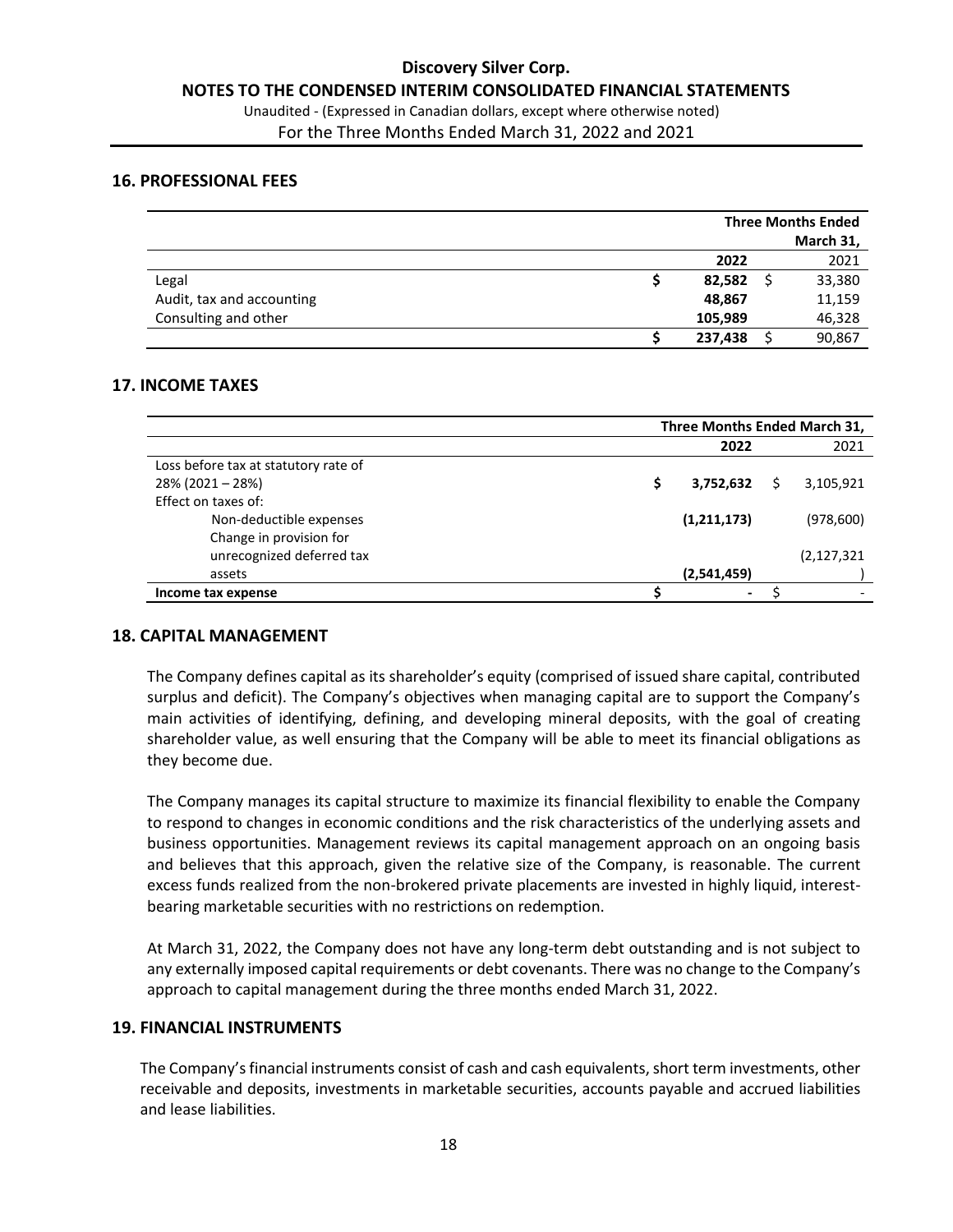Unaudited - (Expressed in Canadian dollars, except where otherwise noted) For the Three Months Ended March 31, 2022 and 2021

Cash and cash equivalents, short-term investments, accounts receivable and deposits are classified as receivables and are measured at amortized cost using the effective interest method. Investments in marketable securities are classified as receivables and are measured at fair value through profit and loss. Accounts payable and accrued liabilities are classified as other financial liabilities and are measured at amortized cost. These financial instruments approximate their fair value due to their short-term nature.

The fair value estimates are made at a specific point in time, based on relevant market information and information about the financial instrument. These estimates are subjective in nature and involve uncertainties and matters of significant judgment and, therefore, cannot be determined with precision. Changes in assumptions could significantly affect the estimates.

Financial instruments are classified into one of three levels in the fair value hierarchy according to the degree to which the inputs used in the fair value measurement are observable.

- Level 1: Unadjusted quoted prices in active markets for identical assets or liabilities;
- Level 2: Inputs other than quoted prices that are observable for the asset or liability either directly or indirectly; and
- Level 3: Inputs that are not based on observable market data.

At March 31, 2022 the Company had no financial instruments classified as Level 2 or 3.

#### **20. FINANCIAL RISK MANAGEMENT**

The Company is exposed to financial risks, including credit risk, liquidity risk, currency risk, interest rate risk and price risk. The aim of the Company's overall risk management strategy is to reduce the potential adverse effect that these risks may have on the Company's financial position and results. The Company's Board of Directors has overall responsibility and oversight of management's risk management practices. Risk management is carried out by the Board through the Nominating and Corporate Governance Committee with the policies being recommended for approval by the Board of Directors at least annually or when changes are required.

#### **a) Liquidity risk**

Liquidity risk is the risk that an entity will encounter difficulty in meeting obligations associated with financial liabilities. The Company's approach to managing liquidity risk is to ensure that it will have sufficient liquidity to meet liabilities when due. At March 31, 2022, the Company had a cash and cash equivalents balance of \$46,229,095 (December 31, 2021 – \$54,748,652) to settle current liabilities of \$1,410,165 (December 31, 2021 – \$1,704,530). The Company's financial liabilities have contractual maturities of less than 30 days and are subject to normal trade terms.

At March 31, 2022, the Company has no sources of revenue to fund its operating expenditures. Since inception the Company has relied solely on private placements to fund its operations. Management believes these financings will fund the Company's continued exploration work on the properties in both Coahuila and Chihuahua, Mexico as well as the existing administrative needs. The Company may require additional financing to accomplish long-term strategic objectives. Future funding may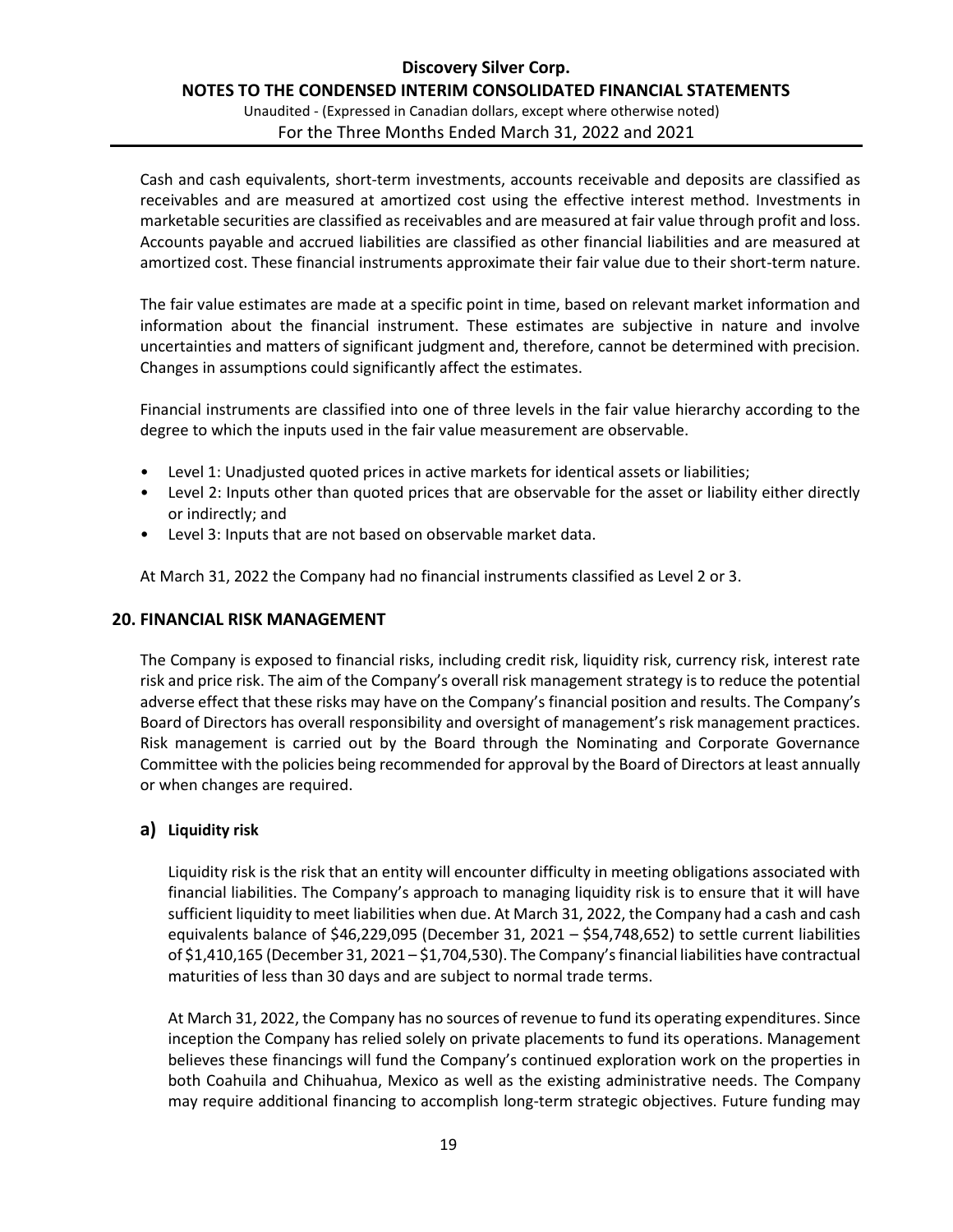#### **Discovery Silver Corp. NOTES TO THE CONDENSED INTERIM CONSOLIDATED FINANCIAL STATEMENTS** Unaudited - (Expressed in Canadian dollars, except where otherwise noted) For the Three Months Ended March 31, 2022 and 2021

be obtained by means of equity or debt financing. At March 31, 2022, the Company is currently exposed to a low level of liquidity risk.

#### **b) Credit risk**

Credit risk is the risk that one party to a financial instrument will fail to fulfill an obligation and cause the other party to incur a financial loss. The Company's cash and cash equivalents, short-term investments, accounts receivable and prepaids and deposits are exposed to credit risk. The Company has assessed the credit risk on its cash and cash equivalents and short-term investments as low as its funds are held in several highly rated Canadian financial institutions. Management deems the credit risk associated with other receivables and deposits to be at an acceptable level.

The Company's maximum exposure to credit risk related to certain financial instruments as identified below, approximates the carrying value of these assets on the Company's consolidated statements of financial position.

|                           | March 31,  | December 31, |
|---------------------------|------------|--------------|
|                           | 2022       | 2021         |
| Cash and cash equivalents | 46,229,095 | 54,748,652   |
| Short-term investments    | 15,000,000 | 15,000,000   |
| Other receivables         | 222.883    | 174,511      |
| <b>Deposits</b>           | 108.459    | 112,364      |
|                           | 61,560,437 | 70,035,527   |

#### **c) Market Risks**

Market risk is the risk of loss that may arise from changes in market factors such as interest rates, foreign exchange rates, and equity prices.

i. Interest rate risk

The Company has significant cash balances and no interest-bearing debt. The Company's current policy is to invest excess cash in high-yield savings accounts or other highly liquid interest-bearing short-term investments. The Company regularly monitors its cash management policy. Management has determined interest rate risk to be low.

ii. Foreign currency risk

The Company's functional currency is the Canadian dollar. At March 31, 2022, cash balances were held primarily in Canadian and US dollars. Foreign currency risk is the risk that the value of the Company's financial instruments denominated in foreign currencies will fluctuate due to changes in foreign exchange rates. Changes in the exchange rate between foreign currencies and the Canadian dollar could have a significant impact on the Company's financial position, results of operations, and cash flows. The Company does not currently use derivative instruments to reduce its exposure to foreign currency risk, however exchange rates are continually monitored for any significant changes. A portion of the Company's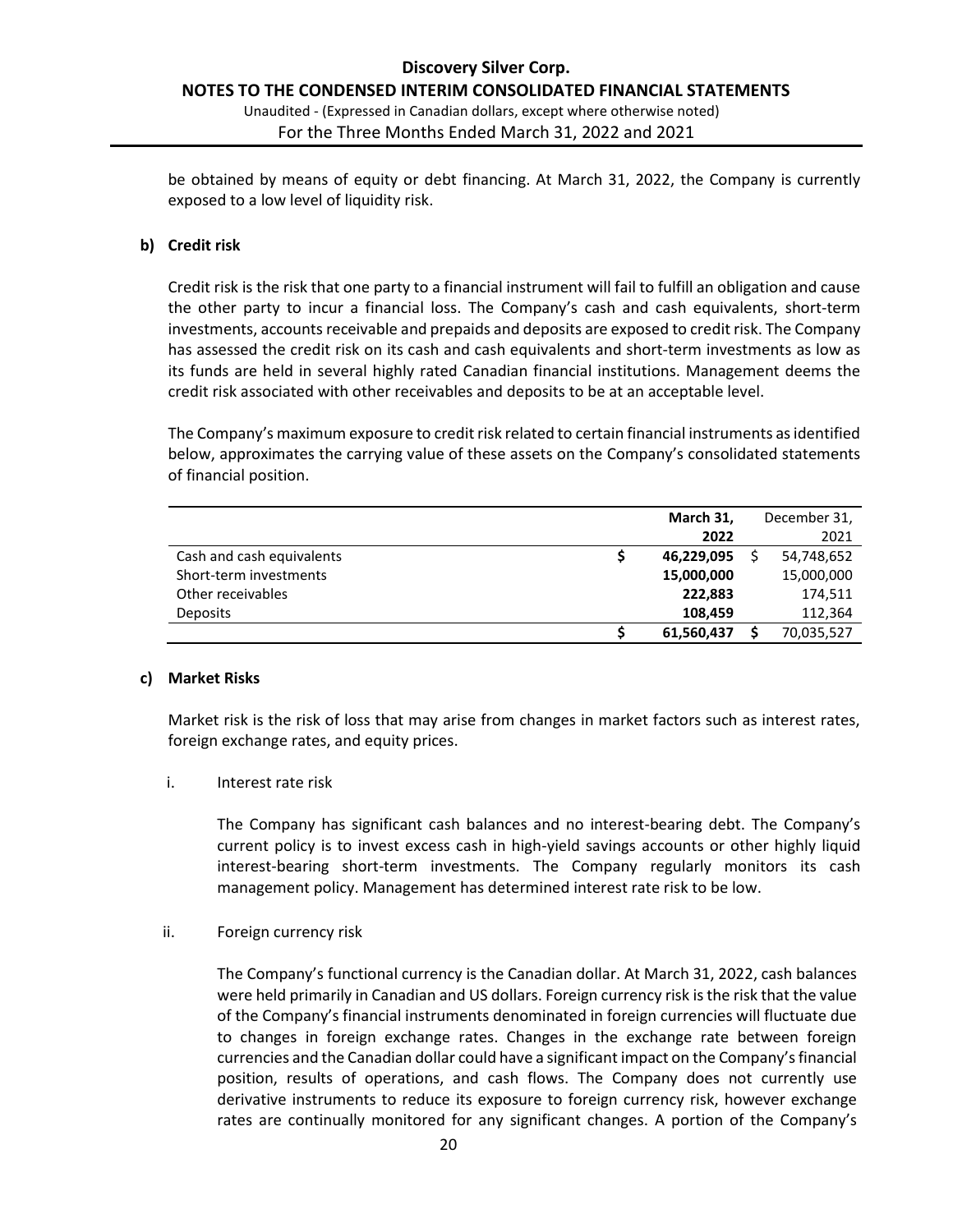Unaudited - (Expressed in Canadian dollars, except where otherwise noted) For the Three Months Ended March 31, 2022 and 2021

exploration expenses are paid in USD and in order to reduce its currency risk related to the CAD, the Company has converted a portion of its CAD cash balances into USD.

The Company is mainly exposed to foreign currency risk on financial instruments (consisting of trade payables) denominated in USD and MXP.

At March 31, 2022 and December 31, 2021, the Company had the following foreign currency denominated trade payables:

|                      | March 31, | December 31, |
|----------------------|-----------|--------------|
|                      | 2022      | 2021         |
| United States dollar | 942,687   | 165,803      |
| Mexican Peso         | 239,432   | 226,833      |
|                      | 1,182,119 | 392,636      |

It is estimated that a 10% fluctuation in the United States Dollar and Mexican Pesos against the Canadian dollar would affect net loss at March 31, 2022 by approximately \$117,770 (December 31, 2021: \$38,778).

At March 31, 2022, management has determined the Company's exposure to foreign currency risk to be at an acceptable level.

iii. Price risk

The Company is exposed to price risk with respect to commodity prices and prices of equity securities. Equity security price risk is defined as the potential adverse impact on the Company's net income or loss due to movements in individual prices of equity securities or price movements in the stock market generally. Commodity price risk is defined as the potential adverse impact on net income or loss and economic value due to commodity price movement and volatility. The Company closely monitors commodity prices, particularly as they relate to base and precious metals, and movements in the price of individual equity securities, and movements in the stock market generally, to assist in determining the appropriate course of action to be taken by the Company.

At March 31, 2022, Management has determined the Company's exposure to price risk to be at an acceptable level.

#### **21. SEGMENTED INFORMATION**

Operating segments are components of an entity whose operating results are regularly reviewed by the chief operating decision maker in deciding how to allocate resources and in assessing performance and for which separate financial information is available.

The Company has one operating segment, which is involved in the exploration and development of polymetallic deposits. All mineral properties are located in Mexico. The Company currently has no revenues.